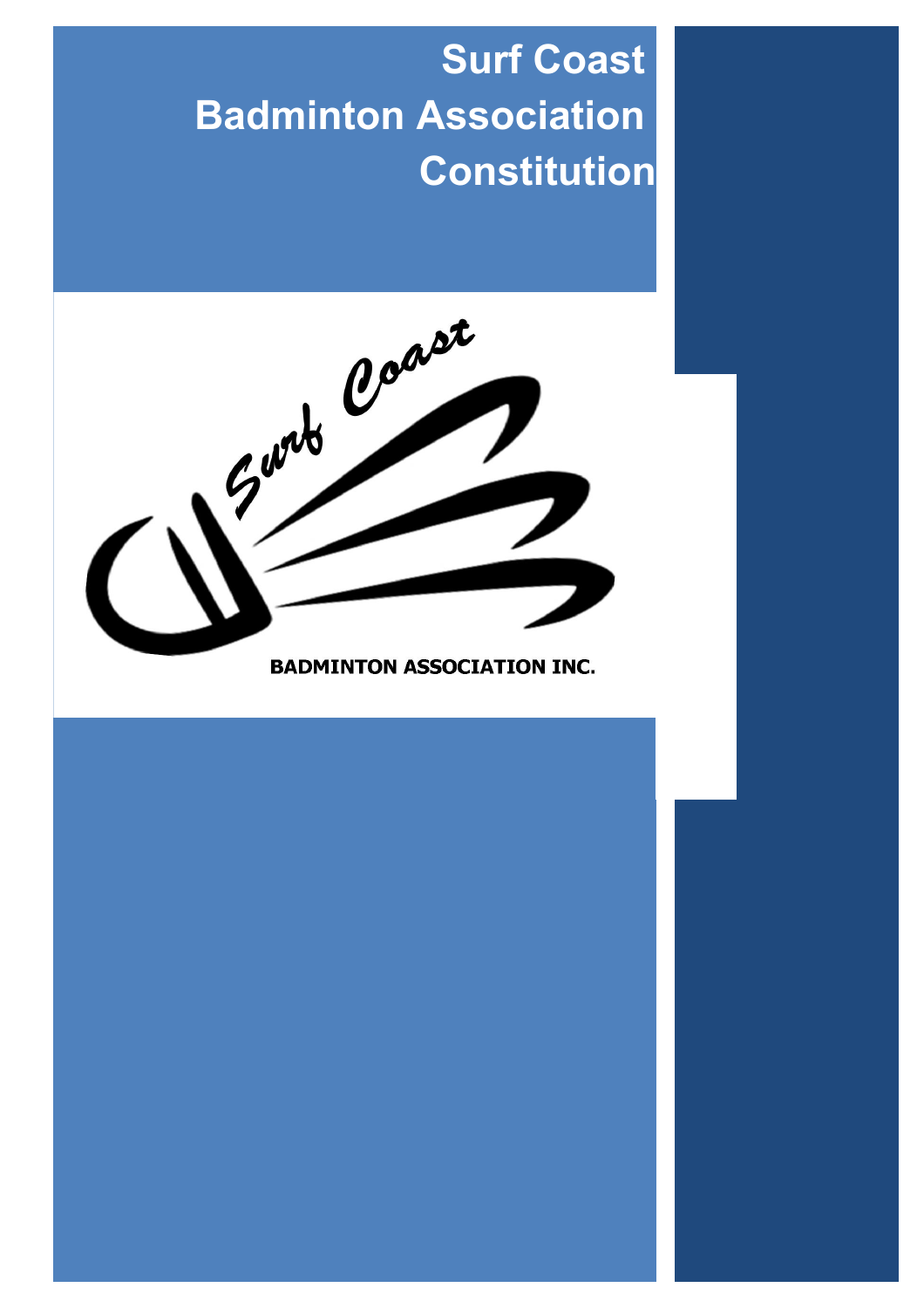| <b>PART 1-PRELIMINARY</b><br>3<br>1<br>Name<br>$\mathfrak{Z}$<br>$\overline{2}$<br>$\mathfrak{Z}$<br>Purposes<br>3 <sup>1</sup><br>Financial year<br>$\mathfrak{Z}$<br><b>Definitions</b><br>4<br>3<br><b>PART 2-POWERS OF ASSOCIATION</b><br>4<br>Powers of Association<br>5<br>4<br>6<br>Not for profit organisation<br>$\overline{4}$<br><b>PART 3-MEMBERS, DISCIPLINARY PROCEDURES AND GRIEVANCES</b><br><b>Division 1-Membership</b><br>5<br>Minimum number of members<br>5<br>7<br>5<br>8<br>Who is eligible to be a member<br>5<br>9<br>Application for membership<br>10<br>5<br>Consideration of application<br>11<br>5<br>New membership<br>12<br>Annual subscription and fee on joining<br>6<br>13<br>General rights of members<br>6<br>14<br>Associate members<br>6<br>15<br>Rights not transferable<br>7<br>16<br>Ceasing membership<br>7<br>17<br>Resigning as a member<br>7<br>18<br>Register of members<br>7<br><b>Division 2-Disciplinary action</b><br>8<br>19<br>Grounds for taking disciplinary action<br>8<br>20<br>Disciplinary subcommittee<br>$\,$ 8 $\,$<br>21<br>Notice to member<br>$\,$ 8 $\,$<br>22<br>$\,$ 8 $\,$<br>Decision of subcommittee<br>23<br>9<br>Appeal rights<br>24<br>Conduct of disciplinary appeal meeting<br>9<br><b>Division 3-Grievance procedure</b><br>10<br>25<br>Application<br>10<br>Parties must attempt to resolve the dispute<br>26<br>10<br>27<br>Appointment of mediator<br>10<br>28<br><b>Mediation process</b><br>10 |
|---------------------------------------------------------------------------------------------------------------------------------------------------------------------------------------------------------------------------------------------------------------------------------------------------------------------------------------------------------------------------------------------------------------------------------------------------------------------------------------------------------------------------------------------------------------------------------------------------------------------------------------------------------------------------------------------------------------------------------------------------------------------------------------------------------------------------------------------------------------------------------------------------------------------------------------------------------------------------------------------------------------------------------------------------------------------------------------------------------------------------------------------------------------------------------------------------------------------------------------------------------------------------------------------------------------------------------------------------------------------------------------------------------------------------------------------------------------------------------|
|                                                                                                                                                                                                                                                                                                                                                                                                                                                                                                                                                                                                                                                                                                                                                                                                                                                                                                                                                                                                                                                                                                                                                                                                                                                                                                                                                                                                                                                                                 |
|                                                                                                                                                                                                                                                                                                                                                                                                                                                                                                                                                                                                                                                                                                                                                                                                                                                                                                                                                                                                                                                                                                                                                                                                                                                                                                                                                                                                                                                                                 |
|                                                                                                                                                                                                                                                                                                                                                                                                                                                                                                                                                                                                                                                                                                                                                                                                                                                                                                                                                                                                                                                                                                                                                                                                                                                                                                                                                                                                                                                                                 |
|                                                                                                                                                                                                                                                                                                                                                                                                                                                                                                                                                                                                                                                                                                                                                                                                                                                                                                                                                                                                                                                                                                                                                                                                                                                                                                                                                                                                                                                                                 |
|                                                                                                                                                                                                                                                                                                                                                                                                                                                                                                                                                                                                                                                                                                                                                                                                                                                                                                                                                                                                                                                                                                                                                                                                                                                                                                                                                                                                                                                                                 |
|                                                                                                                                                                                                                                                                                                                                                                                                                                                                                                                                                                                                                                                                                                                                                                                                                                                                                                                                                                                                                                                                                                                                                                                                                                                                                                                                                                                                                                                                                 |
|                                                                                                                                                                                                                                                                                                                                                                                                                                                                                                                                                                                                                                                                                                                                                                                                                                                                                                                                                                                                                                                                                                                                                                                                                                                                                                                                                                                                                                                                                 |
|                                                                                                                                                                                                                                                                                                                                                                                                                                                                                                                                                                                                                                                                                                                                                                                                                                                                                                                                                                                                                                                                                                                                                                                                                                                                                                                                                                                                                                                                                 |
|                                                                                                                                                                                                                                                                                                                                                                                                                                                                                                                                                                                                                                                                                                                                                                                                                                                                                                                                                                                                                                                                                                                                                                                                                                                                                                                                                                                                                                                                                 |
|                                                                                                                                                                                                                                                                                                                                                                                                                                                                                                                                                                                                                                                                                                                                                                                                                                                                                                                                                                                                                                                                                                                                                                                                                                                                                                                                                                                                                                                                                 |
|                                                                                                                                                                                                                                                                                                                                                                                                                                                                                                                                                                                                                                                                                                                                                                                                                                                                                                                                                                                                                                                                                                                                                                                                                                                                                                                                                                                                                                                                                 |
|                                                                                                                                                                                                                                                                                                                                                                                                                                                                                                                                                                                                                                                                                                                                                                                                                                                                                                                                                                                                                                                                                                                                                                                                                                                                                                                                                                                                                                                                                 |
|                                                                                                                                                                                                                                                                                                                                                                                                                                                                                                                                                                                                                                                                                                                                                                                                                                                                                                                                                                                                                                                                                                                                                                                                                                                                                                                                                                                                                                                                                 |
|                                                                                                                                                                                                                                                                                                                                                                                                                                                                                                                                                                                                                                                                                                                                                                                                                                                                                                                                                                                                                                                                                                                                                                                                                                                                                                                                                                                                                                                                                 |
|                                                                                                                                                                                                                                                                                                                                                                                                                                                                                                                                                                                                                                                                                                                                                                                                                                                                                                                                                                                                                                                                                                                                                                                                                                                                                                                                                                                                                                                                                 |
|                                                                                                                                                                                                                                                                                                                                                                                                                                                                                                                                                                                                                                                                                                                                                                                                                                                                                                                                                                                                                                                                                                                                                                                                                                                                                                                                                                                                                                                                                 |
|                                                                                                                                                                                                                                                                                                                                                                                                                                                                                                                                                                                                                                                                                                                                                                                                                                                                                                                                                                                                                                                                                                                                                                                                                                                                                                                                                                                                                                                                                 |
|                                                                                                                                                                                                                                                                                                                                                                                                                                                                                                                                                                                                                                                                                                                                                                                                                                                                                                                                                                                                                                                                                                                                                                                                                                                                                                                                                                                                                                                                                 |
|                                                                                                                                                                                                                                                                                                                                                                                                                                                                                                                                                                                                                                                                                                                                                                                                                                                                                                                                                                                                                                                                                                                                                                                                                                                                                                                                                                                                                                                                                 |
|                                                                                                                                                                                                                                                                                                                                                                                                                                                                                                                                                                                                                                                                                                                                                                                                                                                                                                                                                                                                                                                                                                                                                                                                                                                                                                                                                                                                                                                                                 |
|                                                                                                                                                                                                                                                                                                                                                                                                                                                                                                                                                                                                                                                                                                                                                                                                                                                                                                                                                                                                                                                                                                                                                                                                                                                                                                                                                                                                                                                                                 |
|                                                                                                                                                                                                                                                                                                                                                                                                                                                                                                                                                                                                                                                                                                                                                                                                                                                                                                                                                                                                                                                                                                                                                                                                                                                                                                                                                                                                                                                                                 |
|                                                                                                                                                                                                                                                                                                                                                                                                                                                                                                                                                                                                                                                                                                                                                                                                                                                                                                                                                                                                                                                                                                                                                                                                                                                                                                                                                                                                                                                                                 |
|                                                                                                                                                                                                                                                                                                                                                                                                                                                                                                                                                                                                                                                                                                                                                                                                                                                                                                                                                                                                                                                                                                                                                                                                                                                                                                                                                                                                                                                                                 |
|                                                                                                                                                                                                                                                                                                                                                                                                                                                                                                                                                                                                                                                                                                                                                                                                                                                                                                                                                                                                                                                                                                                                                                                                                                                                                                                                                                                                                                                                                 |
|                                                                                                                                                                                                                                                                                                                                                                                                                                                                                                                                                                                                                                                                                                                                                                                                                                                                                                                                                                                                                                                                                                                                                                                                                                                                                                                                                                                                                                                                                 |
|                                                                                                                                                                                                                                                                                                                                                                                                                                                                                                                                                                                                                                                                                                                                                                                                                                                                                                                                                                                                                                                                                                                                                                                                                                                                                                                                                                                                                                                                                 |
|                                                                                                                                                                                                                                                                                                                                                                                                                                                                                                                                                                                                                                                                                                                                                                                                                                                                                                                                                                                                                                                                                                                                                                                                                                                                                                                                                                                                                                                                                 |
|                                                                                                                                                                                                                                                                                                                                                                                                                                                                                                                                                                                                                                                                                                                                                                                                                                                                                                                                                                                                                                                                                                                                                                                                                                                                                                                                                                                                                                                                                 |
|                                                                                                                                                                                                                                                                                                                                                                                                                                                                                                                                                                                                                                                                                                                                                                                                                                                                                                                                                                                                                                                                                                                                                                                                                                                                                                                                                                                                                                                                                 |
|                                                                                                                                                                                                                                                                                                                                                                                                                                                                                                                                                                                                                                                                                                                                                                                                                                                                                                                                                                                                                                                                                                                                                                                                                                                                                                                                                                                                                                                                                 |
|                                                                                                                                                                                                                                                                                                                                                                                                                                                                                                                                                                                                                                                                                                                                                                                                                                                                                                                                                                                                                                                                                                                                                                                                                                                                                                                                                                                                                                                                                 |
|                                                                                                                                                                                                                                                                                                                                                                                                                                                                                                                                                                                                                                                                                                                                                                                                                                                                                                                                                                                                                                                                                                                                                                                                                                                                                                                                                                                                                                                                                 |
|                                                                                                                                                                                                                                                                                                                                                                                                                                                                                                                                                                                                                                                                                                                                                                                                                                                                                                                                                                                                                                                                                                                                                                                                                                                                                                                                                                                                                                                                                 |
|                                                                                                                                                                                                                                                                                                                                                                                                                                                                                                                                                                                                                                                                                                                                                                                                                                                                                                                                                                                                                                                                                                                                                                                                                                                                                                                                                                                                                                                                                 |
|                                                                                                                                                                                                                                                                                                                                                                                                                                                                                                                                                                                                                                                                                                                                                                                                                                                                                                                                                                                                                                                                                                                                                                                                                                                                                                                                                                                                                                                                                 |
| 29<br>Failure to resolve dispute by mediation<br>11                                                                                                                                                                                                                                                                                                                                                                                                                                                                                                                                                                                                                                                                                                                                                                                                                                                                                                                                                                                                                                                                                                                                                                                                                                                                                                                                                                                                                             |
| PART 4-GENERAL MEETINGS OF THE ASSOCIATION<br>11                                                                                                                                                                                                                                                                                                                                                                                                                                                                                                                                                                                                                                                                                                                                                                                                                                                                                                                                                                                                                                                                                                                                                                                                                                                                                                                                                                                                                                |
|                                                                                                                                                                                                                                                                                                                                                                                                                                                                                                                                                                                                                                                                                                                                                                                                                                                                                                                                                                                                                                                                                                                                                                                                                                                                                                                                                                                                                                                                                 |
| 30<br>11<br>Annual general meetings                                                                                                                                                                                                                                                                                                                                                                                                                                                                                                                                                                                                                                                                                                                                                                                                                                                                                                                                                                                                                                                                                                                                                                                                                                                                                                                                                                                                                                             |
| 31<br>Special general meetings<br>11                                                                                                                                                                                                                                                                                                                                                                                                                                                                                                                                                                                                                                                                                                                                                                                                                                                                                                                                                                                                                                                                                                                                                                                                                                                                                                                                                                                                                                            |
| 32<br>Special general meeting held at request of members<br>11<br>12                                                                                                                                                                                                                                                                                                                                                                                                                                                                                                                                                                                                                                                                                                                                                                                                                                                                                                                                                                                                                                                                                                                                                                                                                                                                                                                                                                                                            |
| 33<br>Notice of general meetings<br>34<br>12<br>Proxies                                                                                                                                                                                                                                                                                                                                                                                                                                                                                                                                                                                                                                                                                                                                                                                                                                                                                                                                                                                                                                                                                                                                                                                                                                                                                                                                                                                                                         |
| 35<br>Use of technology<br>13                                                                                                                                                                                                                                                                                                                                                                                                                                                                                                                                                                                                                                                                                                                                                                                                                                                                                                                                                                                                                                                                                                                                                                                                                                                                                                                                                                                                                                                   |
|                                                                                                                                                                                                                                                                                                                                                                                                                                                                                                                                                                                                                                                                                                                                                                                                                                                                                                                                                                                                                                                                                                                                                                                                                                                                                                                                                                                                                                                                                 |
|                                                                                                                                                                                                                                                                                                                                                                                                                                                                                                                                                                                                                                                                                                                                                                                                                                                                                                                                                                                                                                                                                                                                                                                                                                                                                                                                                                                                                                                                                 |
| 36<br>Quorum at general meetings<br>13                                                                                                                                                                                                                                                                                                                                                                                                                                                                                                                                                                                                                                                                                                                                                                                                                                                                                                                                                                                                                                                                                                                                                                                                                                                                                                                                                                                                                                          |
| 37<br>Adjournment of general meeting<br>13                                                                                                                                                                                                                                                                                                                                                                                                                                                                                                                                                                                                                                                                                                                                                                                                                                                                                                                                                                                                                                                                                                                                                                                                                                                                                                                                                                                                                                      |
| 38<br>Voting at general meeting<br>14                                                                                                                                                                                                                                                                                                                                                                                                                                                                                                                                                                                                                                                                                                                                                                                                                                                                                                                                                                                                                                                                                                                                                                                                                                                                                                                                                                                                                                           |
| 39<br>Special resolutions<br>14<br>40<br>Determining whether resolution carried<br>14                                                                                                                                                                                                                                                                                                                                                                                                                                                                                                                                                                                                                                                                                                                                                                                                                                                                                                                                                                                                                                                                                                                                                                                                                                                                                                                                                                                           |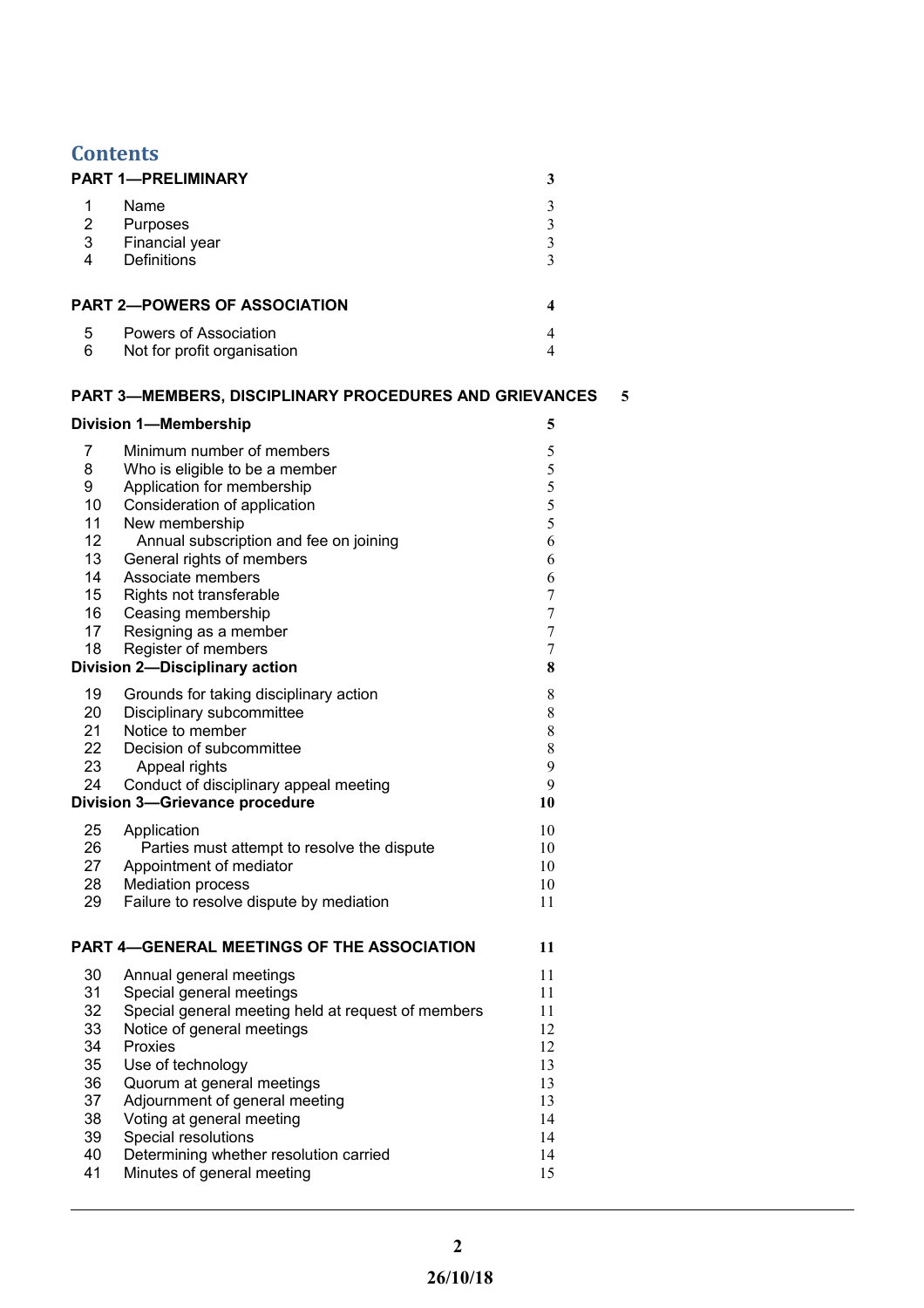| <b>PART 5-COMMITTEE</b>                                                                                                                                                                                                                                                                                                               | 15                                                       |
|---------------------------------------------------------------------------------------------------------------------------------------------------------------------------------------------------------------------------------------------------------------------------------------------------------------------------------------|----------------------------------------------------------|
| <b>Division 1-Powers of Committee</b>                                                                                                                                                                                                                                                                                                 | 15                                                       |
| 42<br>Role and powers<br>43<br>Delegation<br>Division 2-Composition of Committee and duties of members 16                                                                                                                                                                                                                             | 15<br>15                                                 |
| <b>Composition of Committee</b><br>44<br>45<br><b>General Duties</b><br>46<br><b>President and Vice-President</b><br>47<br>Secretary<br>48<br>Treasurer<br>Division 3-Election of Committee members and tenure of office17                                                                                                            | 16<br>16<br>16<br>17<br>17                               |
| 49<br>Who is eligible to be a Committee member<br>Positions to be declared vacant<br>50<br>51<br>Nominations<br>52 Election of President etc.<br>53<br>Election of ordinary members<br>54<br><b>Ballot</b><br>55 Term of office<br>56 Vacation of office<br>57<br>Filling casual vacancies<br><b>Division 4-Meetings of Committee</b> | 17<br>18<br>18<br>18<br>18<br>19<br>19<br>20<br>20<br>20 |
| 58<br><b>Meetings of Committee</b><br>59<br>Notice of meetings<br>60<br>Urgent meetings<br>Procedure and order of business<br>61<br>62<br>Use of technology<br>63<br>Quorum<br>64<br>Voting<br>65 Conflict of interest<br>66 —<br>Minutes of meeting<br>Leave of absence<br>67                                                        | 20<br>21<br>21<br>21<br>21<br>21<br>22<br>22<br>22<br>22 |
| <b>PART 6-FINANCIAL MATTERS</b>                                                                                                                                                                                                                                                                                                       | 23                                                       |
| 68<br>Source of funds<br>69 Management of funds<br>70<br><b>Financial records</b><br>71<br><b>Financial statements</b>                                                                                                                                                                                                                | 23<br>23<br>23<br>23                                     |
| <b>PART 7-GENERAL MATTERS</b>                                                                                                                                                                                                                                                                                                         | 24                                                       |
| 72<br>Common seal<br>73<br>Registered address<br>74<br>Notice requirements<br>75<br>Custody and inspection of books and records<br>76<br>Winding up and cancellation<br><b>Alteration of Rules</b><br>77                                                                                                                              | 24<br>24<br>24<br>24<br>25<br>25                         |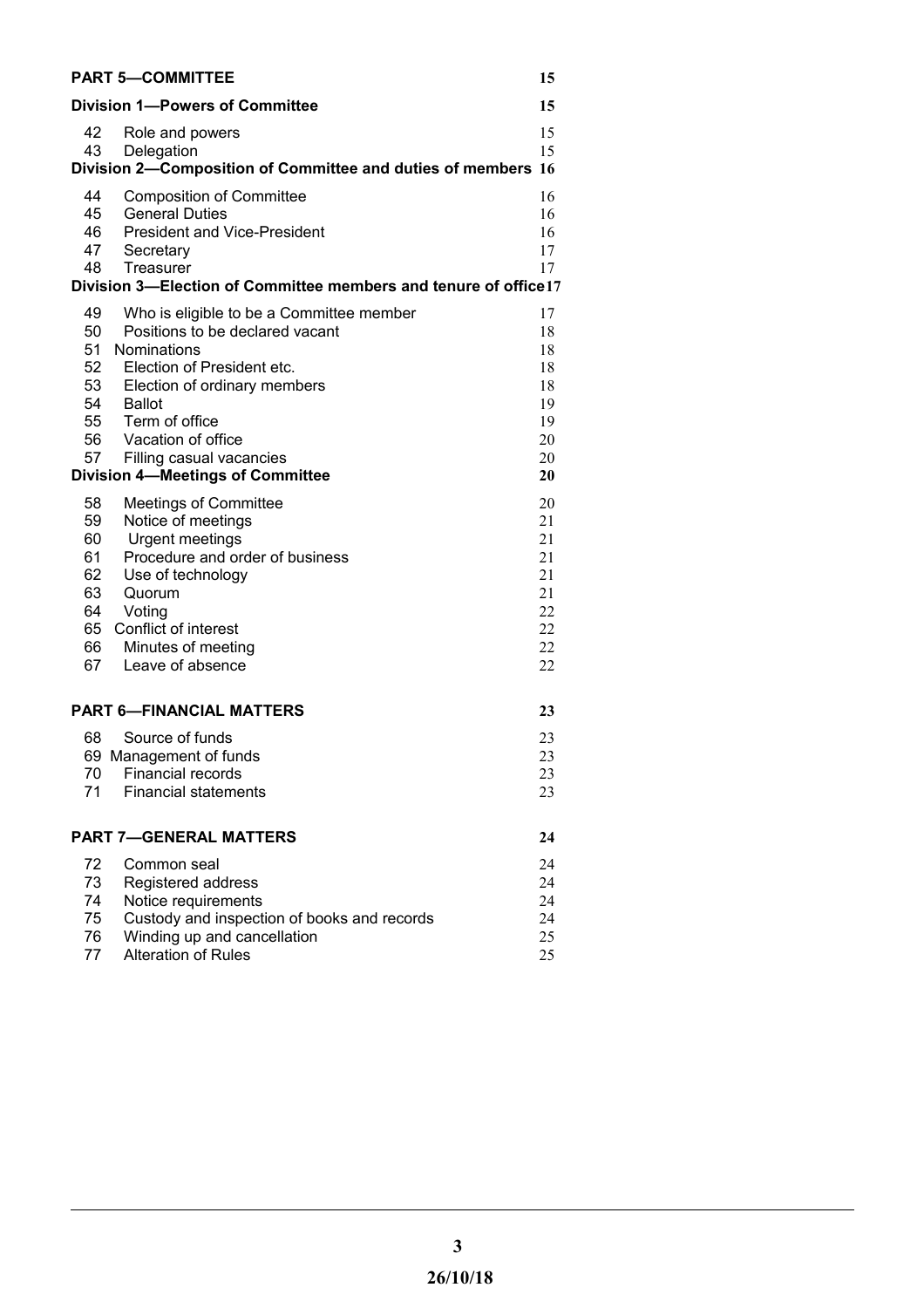# **Surf Coast Badminton Association Incorporated**

# <span id="page-3-4"></span>**PART 1—PRELIMINARY**

## <span id="page-3-3"></span>**1 Name**

The name of the incorporated association is "Surf Coast Badminton Association Incorporated".

#### **Note**

Under section 23 of the Act, the name of the association and its registration number must appear on all its business documents.

## <span id="page-3-2"></span>**2 Purposes**

The purposes of the association are:

- 1. To give as may people the opportunity to play Badminton in Torquay Victoria as possible
- 2. To meet the needs of persons who wish to play Badminton during the day and evenings
- 3. To encourage Women juniors and seniors to play Badminton
- 4. To provide a social atmosphere to make participant to feel welcome
- 5. To Affiliate with the Victorian Badminton Association Incorporated

## <span id="page-3-1"></span>**3 Financial year**

The financial year of the Association is each period of 12 months ending on  $30<sup>th</sup>$  March

## <span id="page-3-0"></span>**4 Definitions**

In these Rules—

- *absolute majority*, of the Committee, means a majority of the committee members currently holding office and entitled to vote at the time (as distinct from a majority of committee members present at a committee meeting);
- *associate member* means a member referred to in rule 14(1);
- *Chairperson*, of a general meeting or committee meeting, means the person chairing the meeting as required under rule 46;
- *Committee* means the Committee having management of the business of the Association;
- *committee meeting* means a meeting of the Committee held in accordance with these Rules;
- *committee member* means a member of the Committee elected or appointed under Division 3 of Part 5;
- *disciplinary appeal meeting* means a meeting of the members of the Association convened under rule 23(3);
- *disciplinary meeting* means a meeting of the Committee convened for the purposes of rule 22;
- *disciplinary subcommittee* means the subcommittee appointed under rule 20;

*financial year* means the 12 month period specified in rule 3;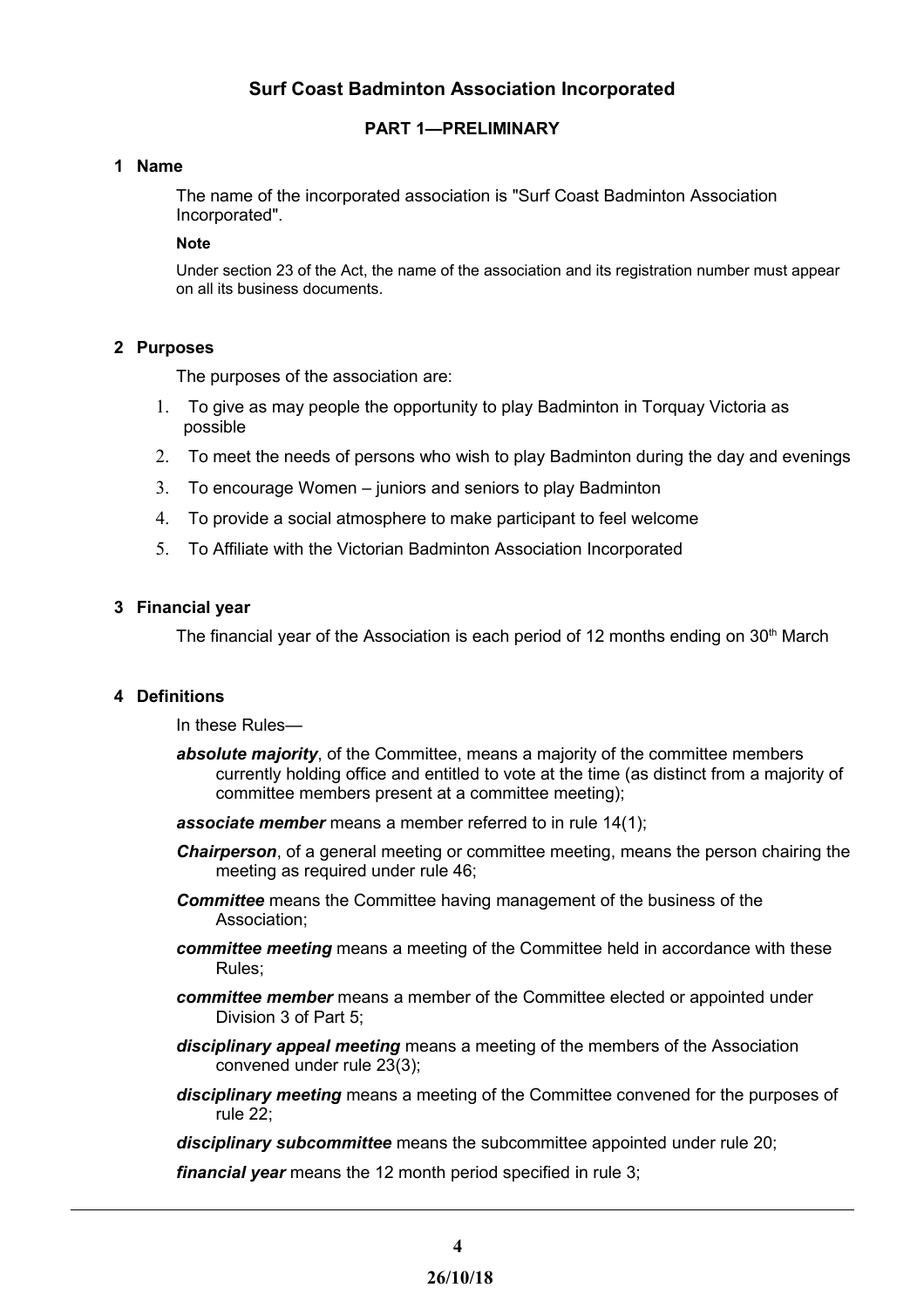- *general meeting* means a general meeting of the members of the Association convened in accordance with Part 4 and includes an annual general meeting, a special general meeting and a disciplinary appeal meeting;
- *member* means a member of the Association;
- *member entitled to vote* means a member who under rule 13(2) is entitled to vote at a general meeting;
- *special resolution* means a resolution that requires not less than three-quarters of the members voting at a general meeting, whether in person or by proxy, to vote in favour of the resolution;
- *the Act* means the **Associations Incorporation Reform Act 2012** and includes any regulations made under that Act;
- *the Registrar* means the Registrar of Incorporated Associations.

# <span id="page-4-3"></span>**PART 2—POWERS OF ASSOCIATION**

# <span id="page-4-2"></span>**5 Powers of Association**

- (1) Subject to the Act, the Association has power to do all things incidental or conducive to achieve its purposes.
- (2) Without limiting subrule (1), the Association may—
	- (a) acquire, hold and dispose of real or personal property;
	- (b) open and operate accounts with financial institutions;
	- (c) invest its money in any security in which trust monies may lawfully be invested;
	- (d) raise and borrow money on any terms and in any manner as it thinks fit;
	- (e) secure the repayment of money raised or borrowed, or the payment of a debt or liability;
	- (f) appoint agents to transact business on its behalf;
	- (g) enter into any other contract it considers necessary or desirable.
- (3) The Association may only exercise its powers and use its income and assets (including any surplus) for its purposes.

# <span id="page-4-1"></span>**6 Not for profit organisation**

- (1) The Association must not distribute any surplus, income or assets directly or indirectly to its members.
- (2) Subrule (1) does not prevent the Association from paying a member—
	- (a) reimbursement for expenses properly incurred by the member; or
	- (b) for goods or services provided by the member—

if this is done in good faith on terms no more favourable than if the member was not a member.

#### **Note**

<span id="page-4-0"></span>Section 33 of the Act provides that an incorporated association must not secure pecuniary profit for its members. Section 4 of the Act sets out in more detail the circumstances under which an incorporated association is not taken to secure pecuniary profit for its members.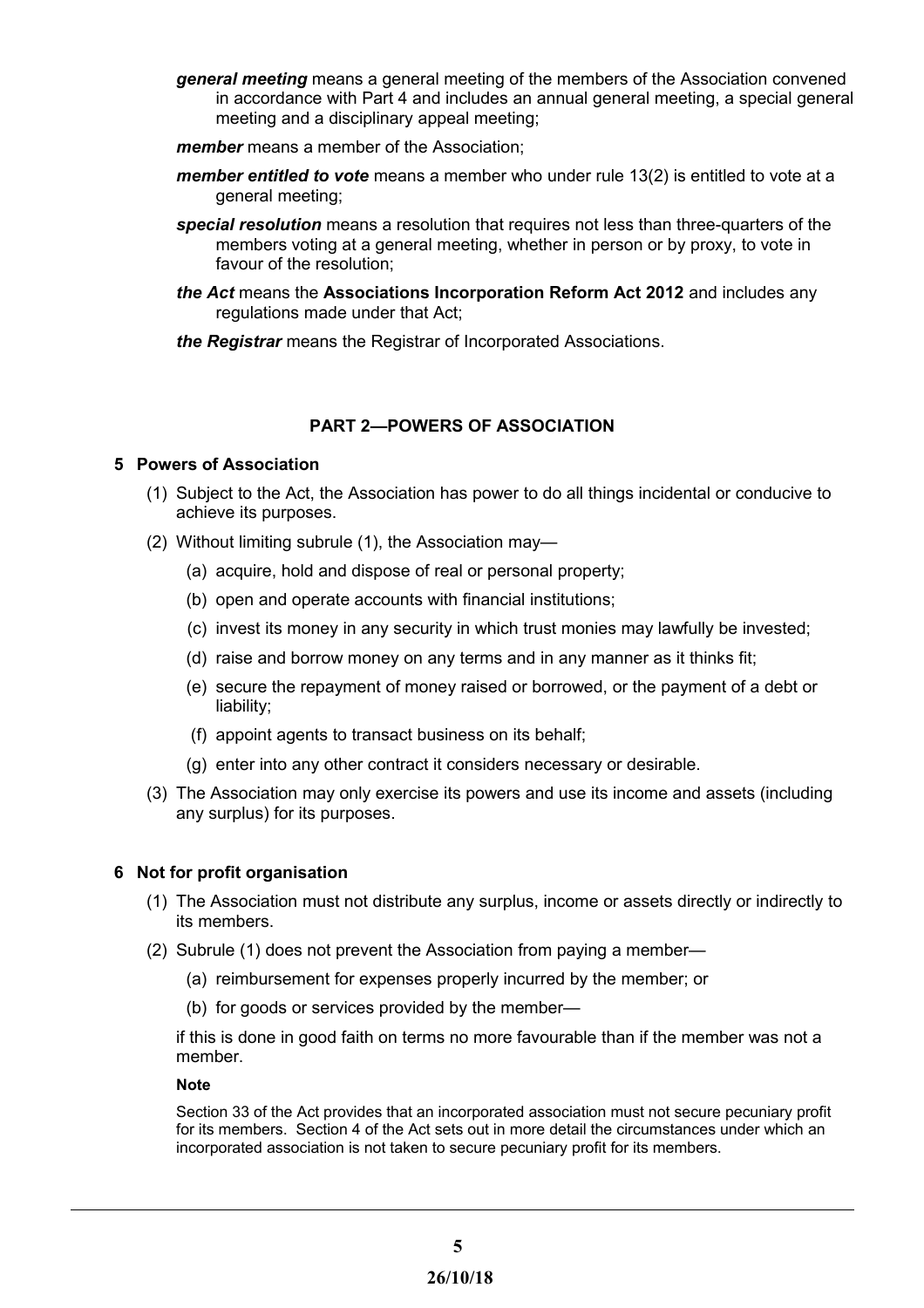# **PART 3—MEMBERS, DISCIPLINARY PROCEDURES AND GRIEVANCES**

# <span id="page-5-5"></span>**Division 1—Membership**

## <span id="page-5-4"></span>**7 Minimum number of members**

The Association must have at least 5 members.

## <span id="page-5-3"></span>**8 Who is eligible to be a member**

Any person who supports the purposes of the Association is eligible for membership.

# <span id="page-5-2"></span>**9 Application for membership**

- (1) To apply to become a member of the Association, a person must submit a written application to a committee member stating that the person—
	- (a) wishes to become a member of the Association; and
	- (b) supports the purposes of the Association; and
	- (c) agrees to comply with these Rules.
- (2) The application—
	- (a) must be signed by the applicant; and
	- (b) may be accompanied by the joining fee.

#### **Note**

The joining fee is the fee (if any) determined by the Association under rule 12(3).

# <span id="page-5-1"></span>**10 Consideration of application**

- (1) As soon as practicable after an application for membership is received, the Committee must decide by resolution whether to accept or reject the application.
- (2) The Committee must notify the applicant in writing of its decision as soon as practicable after the decision is made.
- (3) If the Committee rejects the application, it must return any money accompanying the application to the applicant.
- (4) No reason need be given for the rejection of an application.

# <span id="page-5-0"></span>**11 New membership**

- (1) If an application for membership is approved by the Committee—
	- (a) the resolution to accept the membership must be recorded in the minutes of the committee meeting; and
	- (b) the Secretary must, as soon as practicable, enter the name and address of the new member, and the date of becoming a member, in the register of members.
- (2) A person becomes a member of the Association and, subject to rule 13(2), is entitled to exercise his or her rights of membership from the date, whichever is the later, on which—
	- (a) the Committee approves the person's membership; or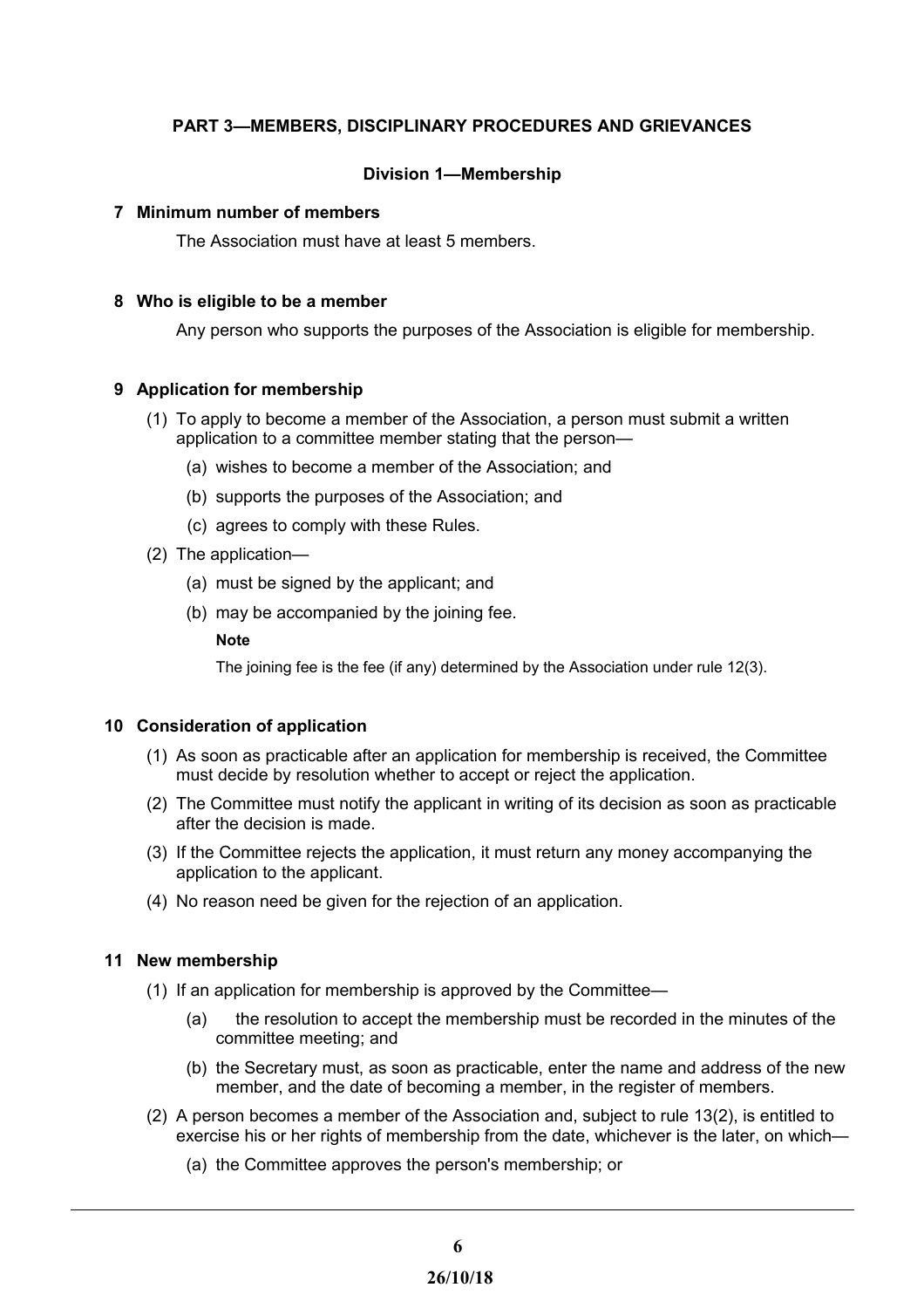(b) the person pays the joining fee.

# <span id="page-6-1"></span> **12 Annual subscription and fee on joining**

- (1) At each annual general meeting, the Association must determine—
	- (a) the amount of the annual subscription (if any) for the following financial year; and
	- (b) the date for payment of the annual subscription.
- (2) The Association may determine that a lower annual subscription is payable by associate members.
- (3) The Association may determine that any new member who joins after the start of a financial year must, for that financial year, pay a fee equal to—
	- (a) the full annual subscription; or
	- (b) a pro rata annual subscription based on the remaining part of the financial year; or
	- (c) a fixed amount determined from time to time by the Association.
- (4) The rights of a member (including the right to vote) who has not paid the annual subscription by the due date are suspended until the subscription is paid.

# <span id="page-6-2"></span>**13 General rights of members**

- (1) A member of the Association who is entitled to vote has the right—
	- (a) to receive notice of general meetings and of proposed special resolutions in the manner and time prescribed by these Rules; and
	- (b) to submit items of business for consideration at a general meeting; and
	- (c) to attend and be heard at general meetings; and
	- (d) to vote at a general meeting; and
	- (e) to have access to the minutes of general meetings and other documents of the Association as provided under rule 75; and
	- (f) to inspect the register of members.
- (2) A member is entitled to vote if—
	- (a) the member is a member other than an associate member; and
	- (b) more than 10 business days have passed since he or she became a member of the Association; and
	- (c) the member's membership rights are not suspended for any reason.

# <span id="page-6-0"></span>**14 Associate members**

- (1) Associate members of the Association include—
	- (a) any members under the age of 15 years; and
	- (b) any other category of member as determined by special resolution at a general meeting.
- (2) An associate member must not vote but may have other rights as determined by the Committee or by resolution at a general meeting.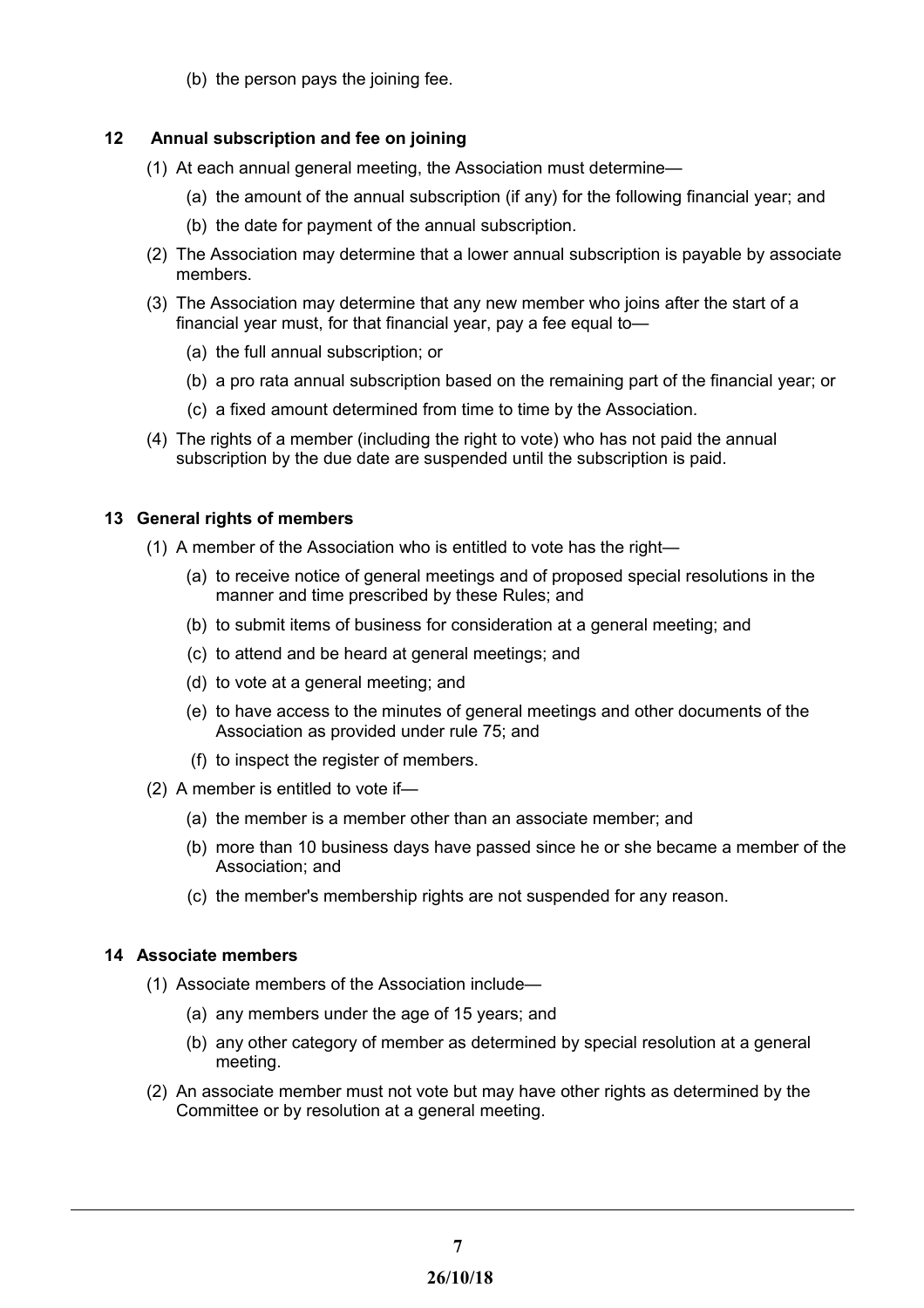# <span id="page-7-4"></span>**15 Rights not transferable**

The rights of a member are not transferable and end when membership ceases.

## <span id="page-7-3"></span> **16 Ceasing membership**

- (1) The membership of a person ceases on resignation, expulsion or death.
- (2) If a person ceases to be a member of the Association, the Secretary must, as soon as practicable, enter the date the person ceased to be a member in the register of members.

## <span id="page-7-2"></span>**17 Resigning as a member**

(1) A member may resign by notice in writing given to the Association.

## **Note**

Rule 74(3) sets out how notice may be given to the association. It includes by post or by handing the notice to a member of the committee.

- (2) A member is taken to have resigned if—
	- (a) the member's annual subscription is more than 12 months in arrears; or
	- (b) where no annual subscription is payable—
		- (i) the Secretary has made a written request to the member to confirm that he or she wishes to remain a member; and
		- (ii) the member has not, within 3 months after receiving that request, confirmed in writing that he or she wishes to remain a member.

#### <span id="page-7-1"></span>**18 Register of members**

- (1) The Secretary must keep and maintain a register of members that includes—
	- (a) for each current member—
		- (i) the member's name;
		- (ii) the address for notice last given by the member;
		- (iii) the date of becoming a member;
		- (iv) if the member is an associate member, a note to that effect;
		- (v) any other information determined by the Committee; and
	- (b) for each former member, the date of ceasing to be a member.
- (2) Any member may, at a reasonable time and free of charge, inspect the register of members.

#### **Note**

<span id="page-7-0"></span>Under section 59 of the Act, access to the personal information of a person recorded in the register of members may be restricted in certain circumstances. Section 58 of the Act provides that it is an offence to make improper use of information about a person obtained from the Register of Members.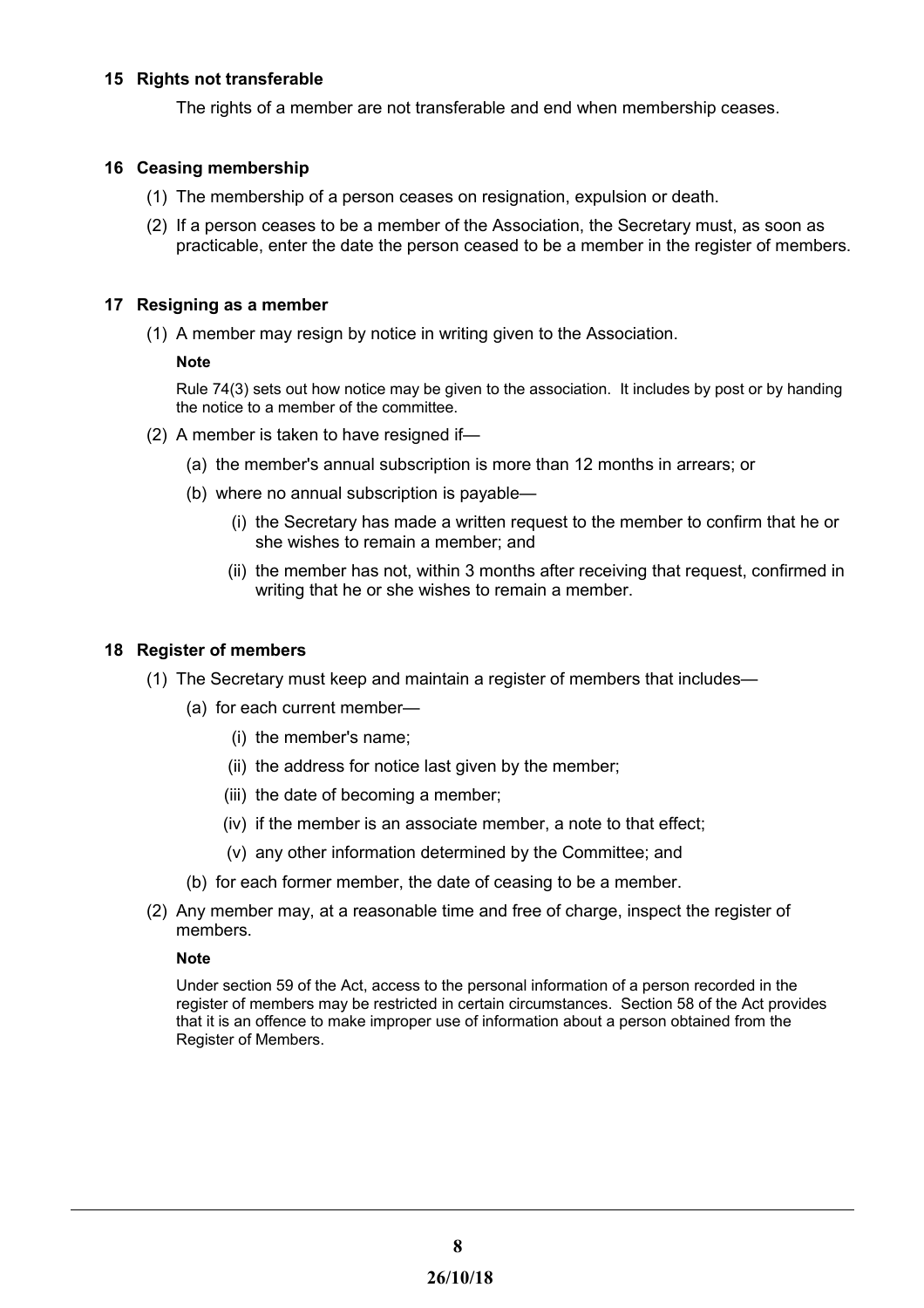# **Division 2—Disciplinary action**

# <span id="page-8-3"></span>**19 Grounds for taking disciplinary action**

The Association may take disciplinary action against a member in accordance with this Division if it is determined that the member—

- (a) has failed to comply with these Rules; or
- (b) refuses to support the purposes of the Association; or
- (c) has engaged in conduct prejudicial to the Association.

## <span id="page-8-2"></span>**20 Disciplinary subcommittee**

- (1) If the Committee is satisfied that there are sufficient grounds for taking disciplinary action against a member, the Committee must appoint a disciplinary subcommittee to hear the matter and determine what action, if any, to take against the member.
- (2) The members of the disciplinary subcommittee—
	- (a) may be Committee members, members of the Association or anyone else; but
	- (b) must not be biased against, or in favour of, the member concerned.

## <span id="page-8-1"></span>**21 Notice to member**

- (1) Before disciplinary action is taken against a member, the Secretary must give written notice to the member—
	- (a) stating that the Association proposes to take disciplinary action against the member; and
	- (b) stating the grounds for the proposed disciplinary action; and
	- (c) specifying the date, place and time of the meeting at which the disciplinary subcommittee intends to consider the disciplinary action (the *disciplinary meeting*); and
	- (d) advising the member that he or she may do one or both of the following—
		- (i) attend the disciplinary meeting and address the disciplinary subcommittee at that meeting;
		- (ii) give a written statement to the disciplinary subcommittee at any time before the disciplinary meeting; and
	- (e) setting out the member's appeal rights under rule 23.
- (2) The notice must be given no earlier than 28 days, and no later than 14 days, before the disciplinary meeting is held.

# <span id="page-8-0"></span>**22 Decision of subcommittee**

- (1) At the disciplinary meeting, the disciplinary subcommittee must—
	- (a) give the member an opportunity to be heard; and
	- (b) consider any written statement submitted by the member.
- (2) After complying with subrule (1), the disciplinary subcommittee may—
	- (a) take no further action against the member; or
	- (b) subject to subrule (3)—
		- (i) reprimand the member; or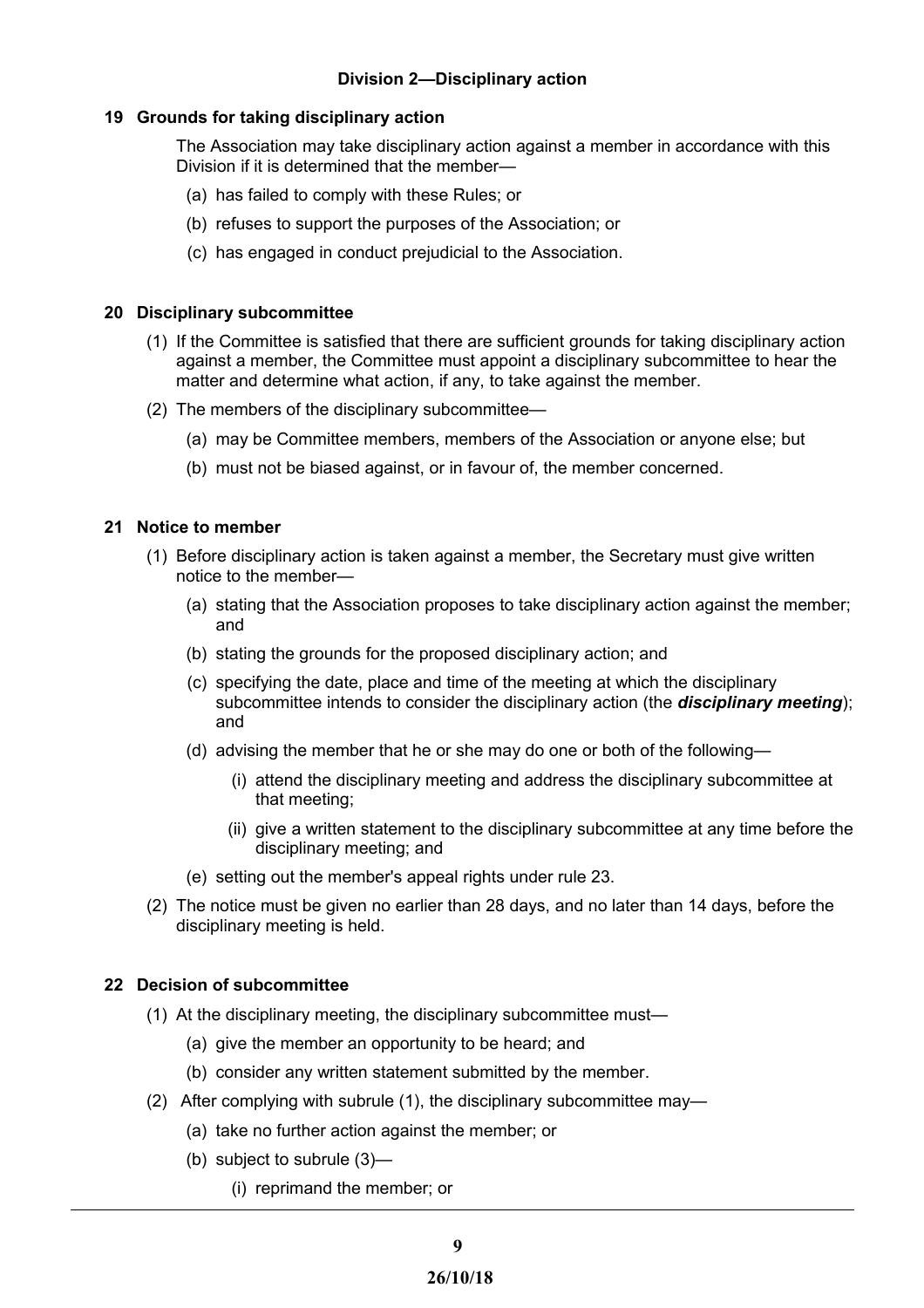- (ii) suspend the membership rights of the member for a specified period; or
- (iii) expel the member from the Association.
- (3) The disciplinary subcommittee may not fine the member.
- (4) The suspension of membership rights or the expulsion of a member by the disciplinary subcommittee under this rule takes effect immediately after the vote is passed.

# <span id="page-9-1"></span> **23 Appeal rights**

- (1) A person whose membership rights have been suspended or who has been expelled from the Association under rule 22 may give notice to the effect that he or she wishes to appeal against the suspension or expulsion.
- (2) The notice must be in writing and given—
	- (a) to the disciplinary subcommittee immediately after the vote to suspend or expel the person is taken; or
	- (b) to the Secretary not later than 48 hours after the vote.
- (3) If a person has given notice under subrule (2), a disciplinary appeal meeting must be convened by the Committee as soon as practicable, but in any event not later than 21 days, after the notice is received.
- (4) Notice of the disciplinary appeal meeting must be given to each member of the Association who is entitled to vote as soon as practicable and must—
	- (a) specify the date, time and place of the meeting; and
	- (b) state—
		- (i) the name of the person against whom the disciplinary action has been taken; and
		- (ii) the grounds for taking that action; and
		- (iii) that at the disciplinary appeal meeting the members present must vote on whether the decision to suspend or expel the person should be upheld or revoked.

# <span id="page-9-0"></span>**24 Conduct of disciplinary appeal meeting**

- (1) At a disciplinary appeal meeting—
	- (a) no business other than the question of the appeal may be conducted; and
	- (b) the Committee must state the grounds for suspending or expelling the member and the reasons for taking that action; and
	- (c) the person whose membership has been suspended or who has been expelled must be given an opportunity to be heard.
- (2) After complying with subrule (1), the members present and entitled to vote at the meeting must vote by secret ballot on the question of whether the decision to suspend or expel the person should be upheld or revoked.
- (3) A member may not vote by proxy at the meeting.
- (4) The decision is upheld if not less than three quarters of the members voting at the meeting vote in favour of the decision.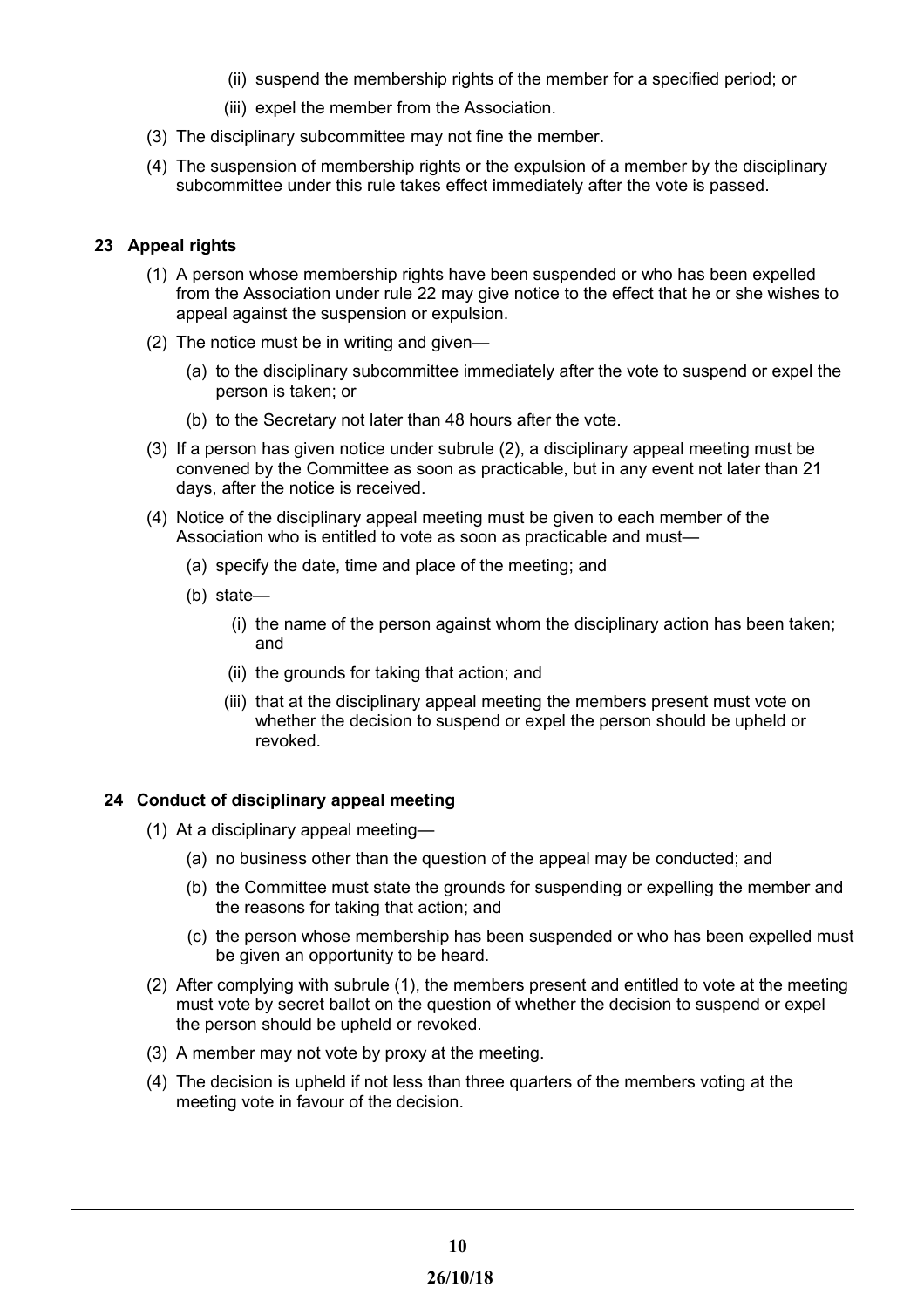# <span id="page-10-3"></span>**25 Application**

- <span id="page-10-4"></span>(1) The grievance procedure set out in this Division applies to disputes under these Rules between—
	- (a) a member and another member;
	- (b) a member and the Committee;
	- (c) a member and the Association.
- (2) A member must not initiate a grievance procedure in relation to a matter that is the subject of a disciplinary procedure until the disciplinary procedure has been completed.

## <span id="page-10-2"></span> **26 Parties must attempt to resolve the dispute**

The parties to a dispute must attempt to resolve the dispute between themselves within 14 days of the dispute coming to the attention of each party.

## <span id="page-10-1"></span>**27 Appointment of mediator**

- (1) If the parties to a dispute are unable to resolve the dispute between themselves within the time required by rule 26, the parties must within 10 days—
	- (a) notify the Committee of the dispute; and
	- (b) agree to or request the appointment of a mediator; and
	- (c) attempt in good faith to settle the dispute by mediation.
- (2) The mediator must be—
	- (a) a person chosen by agreement between the parties; or
	- (b) in the absence of agreement—
		- (i) if the dispute is between a member and another member—a person appointed by the Committee; or
		- (ii) if the dispute is between a member and the Committee or the Association a person appointed or employed by the Dispute Settlement Centre of Victoria.
- (3) A mediator appointed by the Committee may be a member or former member of the Association but in any case must not be a person who—
	- (a) has a personal interest in the dispute; or
	- (b) is biased in favour of or against any party.

#### <span id="page-10-0"></span>**28 Mediation process**

- (1) The mediator to the dispute, in conducting the mediation, must—
	- (a) give each party every opportunity to be heard; and
	- (b) allow due consideration by all parties of any written statement submitted by any party; and
	- (c) ensure that natural justice is accorded to the parties throughout the mediation process.
- (2) The mediator must not determine the dispute.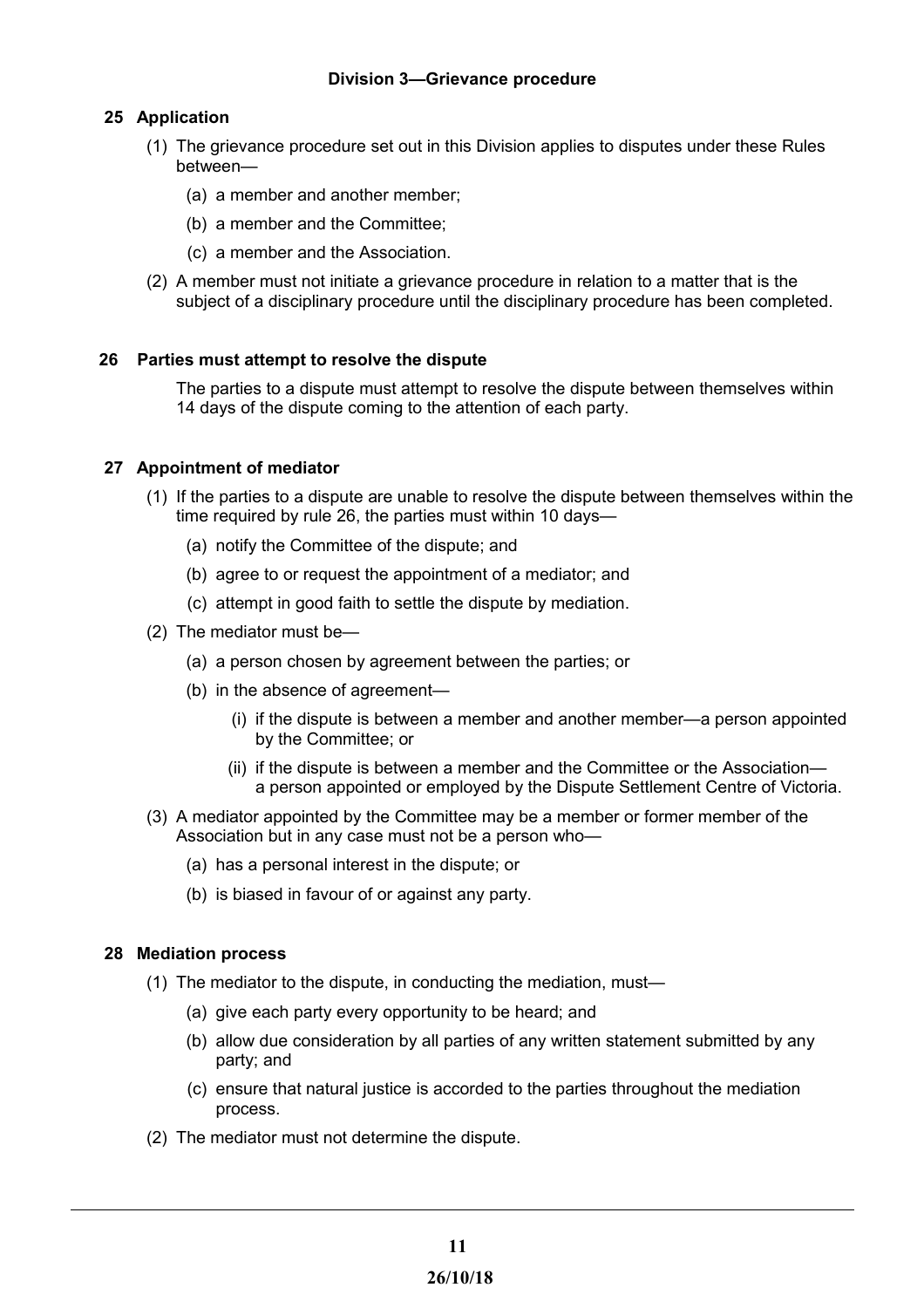# <span id="page-11-3"></span>**29 Failure to resolve dispute by mediation**

If the mediation process does not resolve the dispute, the parties may seek to resolve the dispute in accordance with the Act or otherwise at law.

# <span id="page-11-2"></span>**PART 4—GENERAL MEETINGS OF THE ASSOCIATION**

## <span id="page-11-4"></span>**30 Annual general meetings**

- (1) The Committee must convene an annual general meeting of the Association to be held within 5 months after the end of each financial year.
- (2) Despite subrule (1), the Association may hold its first annual general meeting at any time within 18 months after its incorporation.
- (3) The Committee may determine the date, time and place of the annual general meeting.
- (4) The ordinary business of the annual general meeting is as follows—
	- (a) to confirm the minutes of the previous annual general meeting and of any special general meeting held since then;
	- (b) to receive and consider—
		- (i) the annual report of the Committee on the activities of the Association during the preceding financial year; and
		- (ii) the financial statements of the Association for the preceding financial year submitted by the Committee in accordance with Part 7 of the Act;
	- (c) to elect the members of the Committee;
	- (d) to confirm or vary the amounts (if any) of the annual subscription and joining fee.
- (5) The annual general meeting may also conduct any other business of which notice has been given in accordance with these Rules.

# <span id="page-11-1"></span>**31 Special general meetings**

- (1) Any general meeting of the Association, other than an annual general meeting or a disciplinary appeal meeting, is a special general meeting.
- (2) The Committee may convene a special general meeting whenever it thinks fit.
- (3) No business other than that set out in the notice under rule 33 may be conducted at the meeting.

#### **Note**

General business may be considered at the meeting if it is included as an item for consideration in the notice under rule 33 and the majority of members at the meeting agree.

#### <span id="page-11-0"></span>**32 Special general meeting held at request of members**

- (1) The Committee must convene a special general meeting if a request to do so is made in accordance with subrule (2) by at least 10% of the total number of members.
- (2) A request for a special general meeting must—
	- (a) be in writing; and
	- (b) state the business to be considered at the meeting and any resolutions to be proposed; and
	- (c) include the names and signatures of the members requesting the meeting; and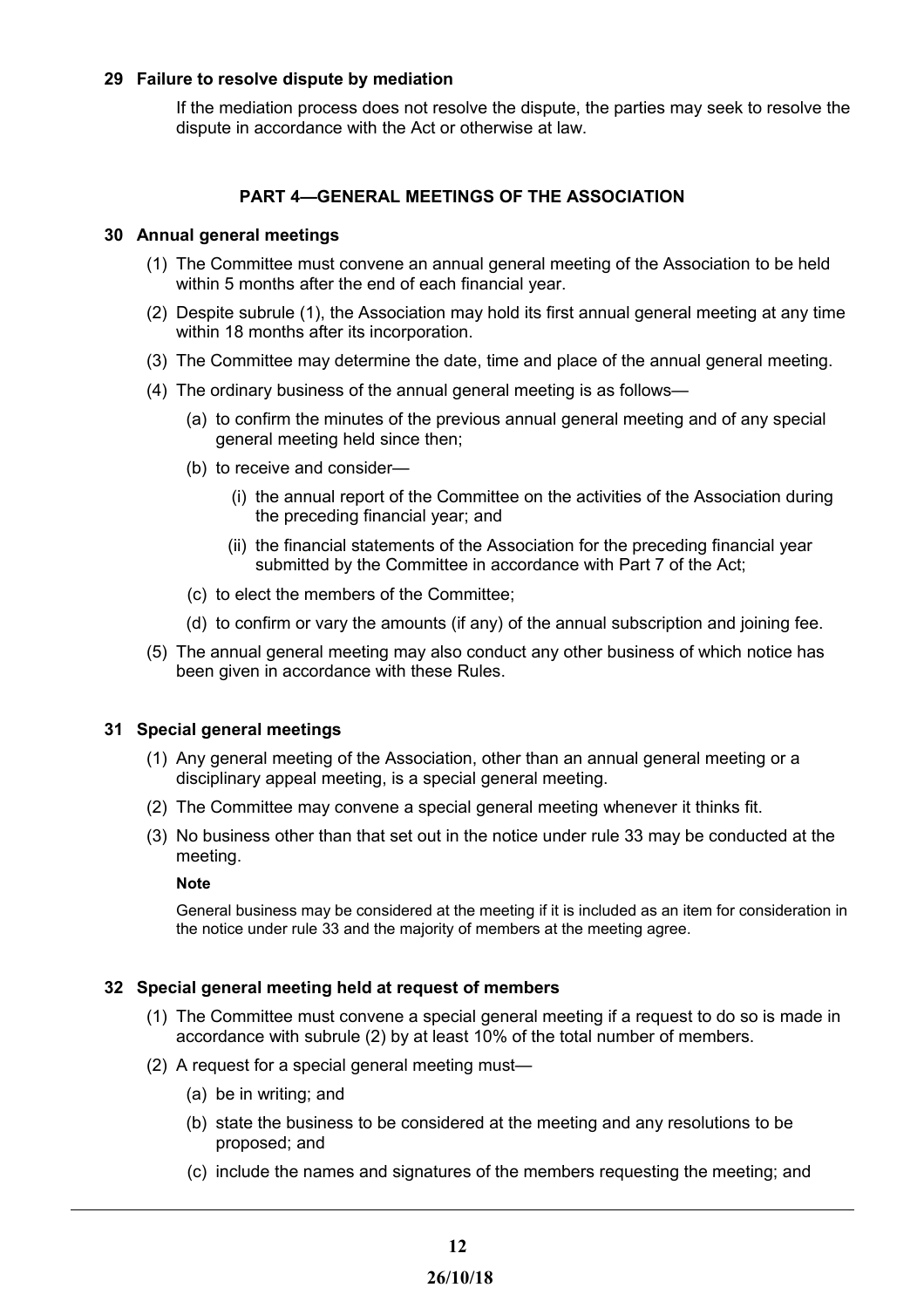- (d) be given to the Secretary.
- (3) If the Committee does not convene a special general meeting within one month after the date on which the request is made, the members making the request (or any of them) may convene the special general meeting.
- (4) A special general meeting convened by members under subrule (3)—
	- (a) must be held within 3 months after the date on which the original request was made; and
	- (b) may only consider the business stated in that request.
- (5) The Association must reimburse all reasonable expenses incurred by the members convening a special general meeting under subrule (3).

## <span id="page-12-1"></span>**33 Notice of general meetings**

- (1) The Secretary (or, in the case of a special general meeting convened under rule 32(3), the members convening the meeting) must give to each member of the Association—
	- (a) at least 21 days' notice of a general meeting if a special resolution is to be proposed at the meeting; or
	- (b) at least 14 days' notice of a general meeting in any other case.
- (2) The notice must—
	- (a) specify the date, time and place of the meeting; and
	- (b) indicate the general nature of each item of business to be considered at the meeting; and
	- (c) if a special resolution is to be proposed—
		- (i) state in full the proposed resolution; and
		- (ii) state the intention to propose the resolution as a special resolution; and
	- (d) comply with rule 34(5).
- (3) This rule does not apply to a disciplinary appeal meeting.

#### **Note**

Rule 23(4) sets out the requirements for notice of a disciplinary appeal meeting.

# <span id="page-12-0"></span>**34 Proxies**

- (1) A member may appoint another member as his or her proxy to vote and speak on his or her behalf at a general meeting other than at a disciplinary appeal meeting.
- (2) The appointment of a proxy must be in writing and signed by the member making the appointment.
- (3) The member appointing the proxy may give specific directions as to how the proxy is to vote on his or her behalf, otherwise the proxy may vote on behalf of the member in any matter as he or she sees fit.
- (4) If the Committee has approved a form for the appointment of a proxy, the member may use any other form that clearly identifies the person appointed as the member's proxy and that has been signed by the member.
- (5) Notice of a general meeting given to a member under rule 33 must—
	- (a) state that the member may appoint another member as a proxy for the meeting; and
	- (b) include a copy of any form that the Committee has approved for the appointment of a proxy.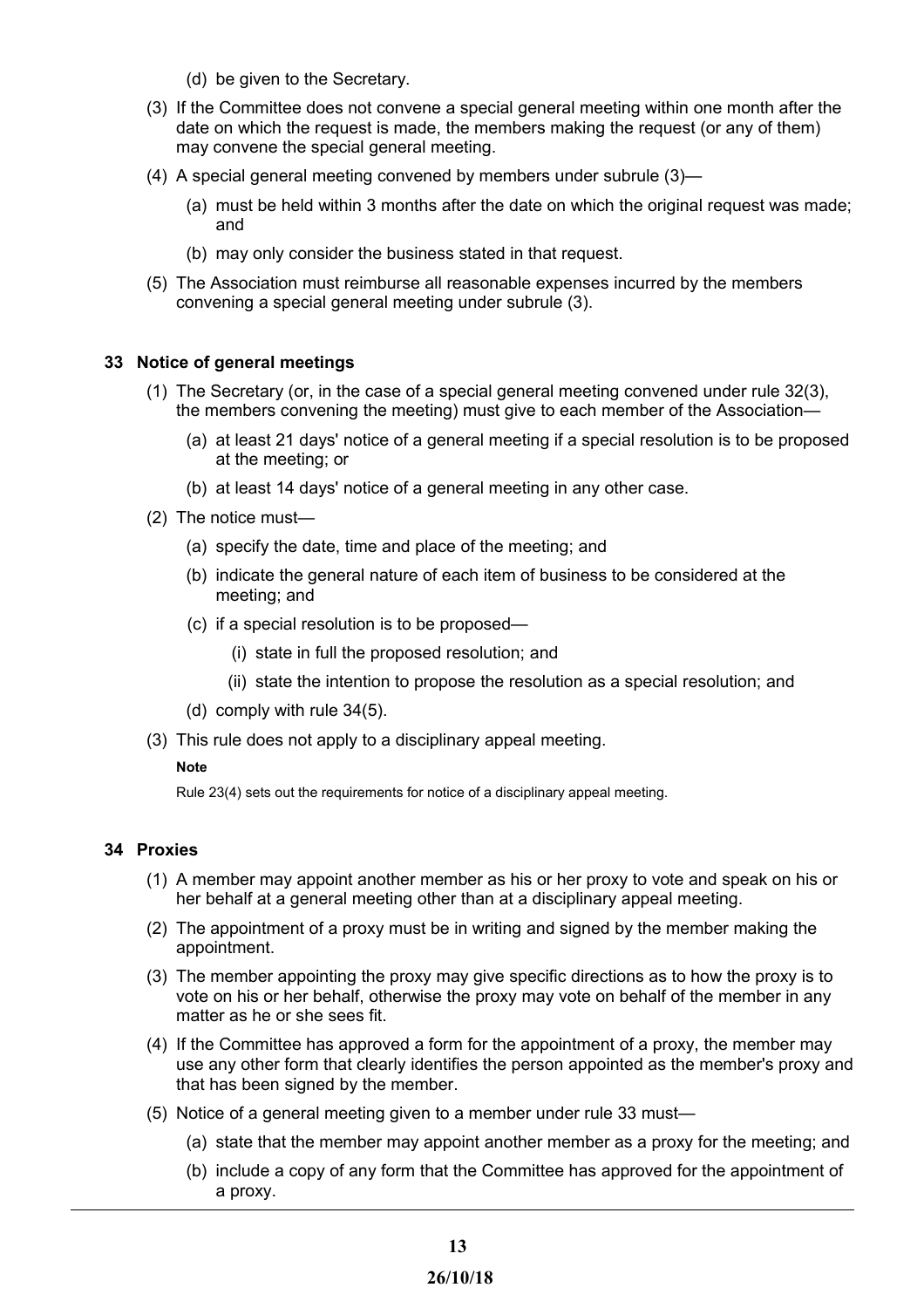- (6) A form appointing a proxy must be given to the Chairperson of the meeting before or at the commencement of the meeting.
- (7) A form appointing a proxy sent by post or electronically is of no effect unless it is received by the Association no later than 24 hours before the commencement of the meeting.

## <span id="page-13-2"></span>**35 Use of technology**

- (1) A member not physically present at a general meeting may be permitted to participate in the meeting by the use of technology that allows that member and the members present at the meeting to clearly and simultaneously communicate with each other.
- (2) For the purposes of this Part, a member participating in a general meeting as permitted under subrule (1) is taken to be present at the meeting and, if the member votes at the meeting, is taken to have voted in person.

## <span id="page-13-1"></span>**36 Quorum at general meetings**

- (1) No business may be conducted at a general meeting unless a quorum of members is present.
- (2) The quorum for a general meeting is the presence (physically, by proxy or as allowed under rule 35) of 10% of the members entitled to vote.
- (3) If a quorum is not present within 30 minutes after the notified commencement time of a general meeting—
	- (a) in the case of a meeting convened by, or at the request of, members under rule 32 —the meeting must be dissolved;

#### **Note**

If a meeting convened by, or at the request of, members is dissolved under this subrule, the business that was to have been considered at the meeting is taken to have been dealt with. If members wish to have the business reconsidered at another special meeting, the members must make a new request under rule 32.

- (b) in any other case—
	- (i) the meeting must be adjourned to a date not more than 21 days after the adjournment; and
	- (ii) notice of the date, time and place to which the meeting is adjourned must be given at the meeting and confirmed by written notice given to all members as soon as practicable after the meeting.
- (4) If a quorum is not present within 30 minutes after the time to which a general meeting has been adjourned under subrule (3)(b), the members present at the meeting (if not fewer than 3) may proceed with the business of the meeting as if a quorum were present.

# <span id="page-13-0"></span>**37 Adjournment of general meeting**

- (1) The Chairperson of a general meeting at which a quorum is present may, with the consent of a majority of members present at the meeting, adjourn the meeting to another time at the same place or at another place.
- (2) Without limiting subrule (1), a meeting may be adjourned—
	- (a) if there is insufficient time to deal with the business at hand; or
	- (b) to give the members more time to consider an item of business.

#### **Example**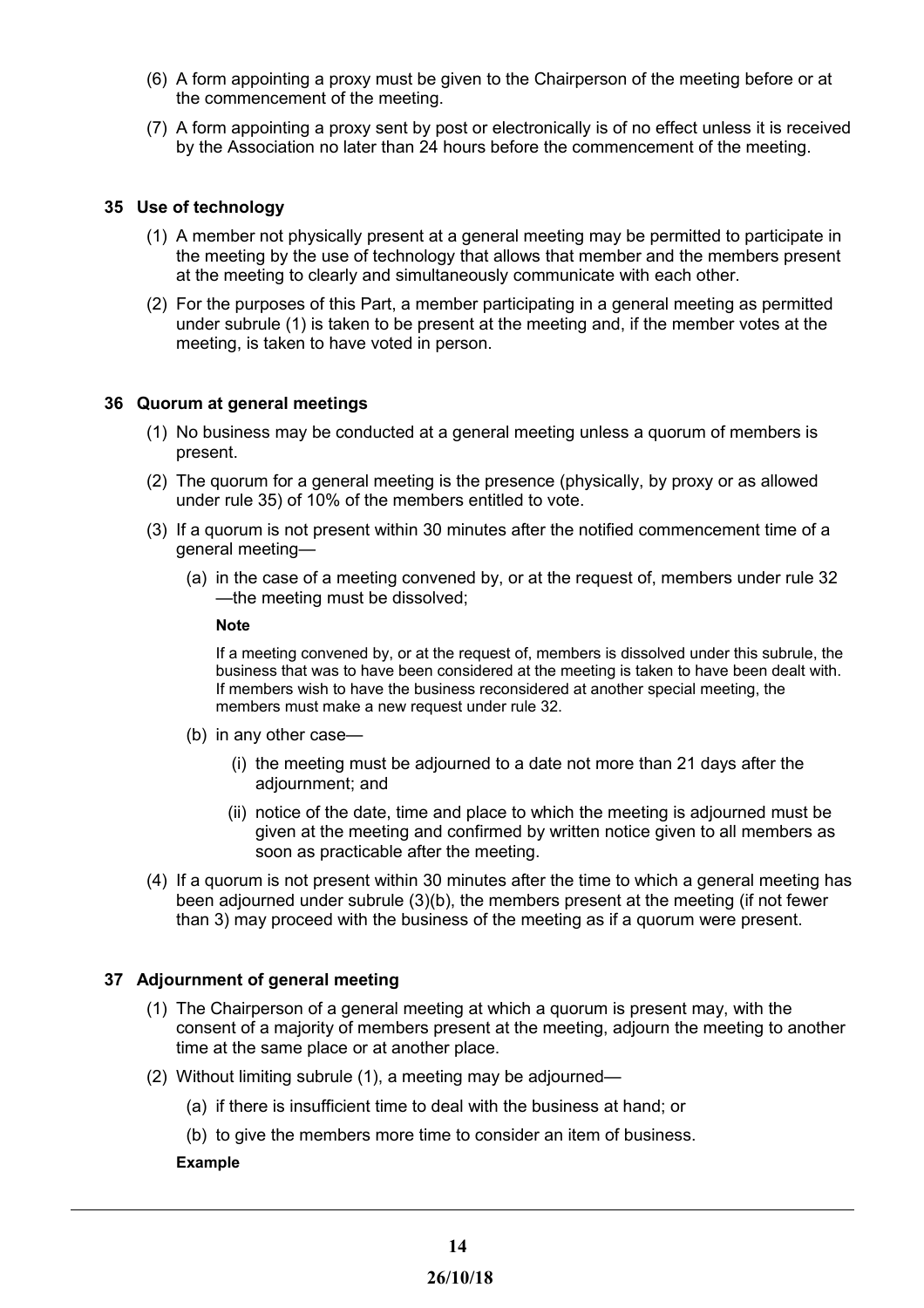The members may wish to have more time to examine the financial statements submitted by the Committee at an annual general meeting.

- (3) No business may be conducted on the resumption of an adjourned meeting other than the business that remained unfinished when the meeting was adjourned.
- (4) Notice of the adjournment of a meeting under this rule is not required unless the meeting is adjourned for 14 days or more, in which case notice of the meeting must be given in accordance with rule 33.

## <span id="page-14-2"></span>**38 Voting at general meeting**

- (1) On any question arising at a general meeting—
	- (a) subject to subrule (3), each member who is entitled to vote has one vote; and
	- (b) members may vote personally or by proxy; and
	- (c) except in the case of a special resolution, the question must be decided on a majority of votes.
- (2) If votes are divided equally on a question, the Chairperson of the meeting has a second or casting vote.
- (3) If the question is whether or not to confirm the minutes of a previous meeting, only members who were present at that meeting may vote.
- (4) This rule does not apply to a vote at a disciplinary appeal meeting conducted under rule 24.

#### <span id="page-14-1"></span>**39 Special resolutions**

A special resolution is passed if not less than three quarters of the members voting at a general meeting (whether in person or by proxy) vote in favour of the resolution.

**Note**

In addition to certain matters specified in the Act, a special resolution is required—

- (a) to remove a committee member from office ;
- (b) to alter these Rules, including changing the name or any of the purposes of the Association.

#### <span id="page-14-0"></span>**40 Determining whether resolution carried**

- (1) Subject to subsection (2), the Chairperson of a general meeting may, on the basis of a show of hands, declare that a resolution has been—
	- (a) carried; or
	- (b) carried unanimously; or
	- (c) carried by a particular majority; or
	- (d) lost—

and an entry to that effect in the minutes of the meeting is conclusive proof of that fact.

- (2) If a poll (where votes are cast in writing) is demanded by three or more members on any question—
	- (a) the poll must be taken at the meeting in the manner determined by the Chairperson of the meeting; and
	- (b) the Chairperson must declare the result of the resolution on the basis of the poll.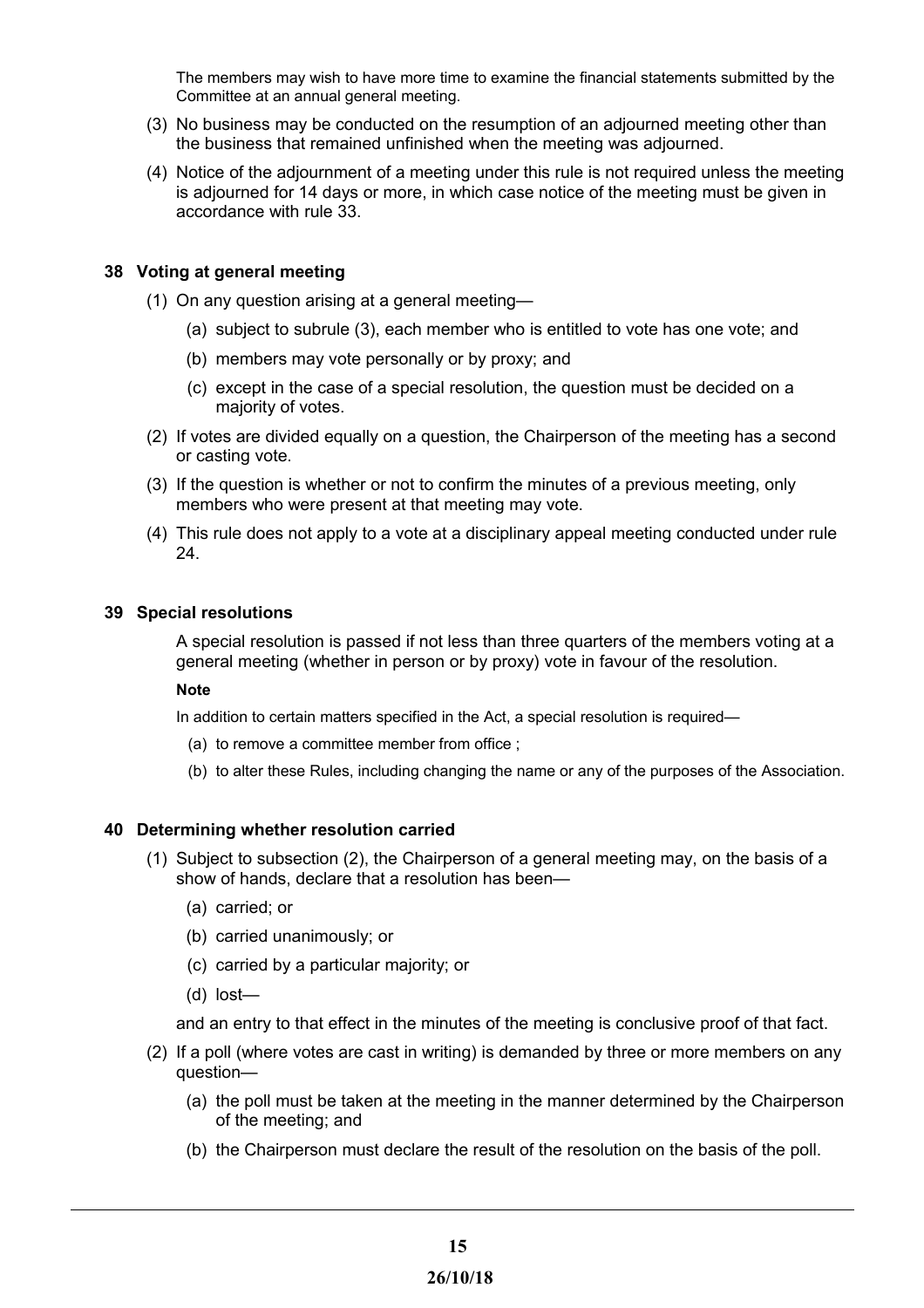- (3) A poll demanded on the election of the Chairperson or on a question of an adjournment must be taken immediately.
- (4) A poll demanded on any other question must be taken before the close of the meeting at a time determined by the Chairperson.

## <span id="page-15-0"></span>**41 Minutes of general meeting**

- (1) The Committee must ensure that minutes are taken and kept of each general meeting.
- (2) The minutes must record the business considered at the meeting, any resolution on which a vote is taken and the result of the vote.
- (3) In addition, the minutes of each annual general meeting must include—
	- (a) the names of the members attending the meeting; and
	- (b) proxy forms given to the Chairperson of the meeting under rule 34(6); and
	- (c) the financial statements submitted to the members in accordance with rule 30(4)(b) (ii); and
	- (d) the certificate signed by two committee members certifying that the financial statements give a true and fair view of the financial position and performance of the Association; and
	- (e) any audited accounts and auditor's report or report of a review accompanying the financial statements that are required under the Act.

# <span id="page-15-4"></span>**PART 5—COMMITTEE**

# <span id="page-15-3"></span>**Division 1—Powers of Committee**

#### <span id="page-15-2"></span>**42 Role and powers**

- (1) The business of the Association must be managed by or under the direction of a Committee.
- (2) The Committee may exercise all the powers of the Association except those powers that these Rules or the Act require to be exercised by general meetings of the members of the Association.
- (3) The Committee may—
	- (a) appoint and remove staff;
	- (b) establish subcommittees consisting of members with terms of reference it considers appropriate.

# <span id="page-15-1"></span>**43 Delegation**

- (1) The Committee may delegate to a member of the Committee, a subcommittee or staff, any of its powers and functions other than—
	- (a) this power of delegation; or
	- (b) a duty imposed on the Committee by the Act or any other law.
- (2) The delegation must be in writing and may be subject to the conditions and limitations the Committee considers appropriate.
- (3) The Committee may, in writing, revoke a delegation wholly or in part.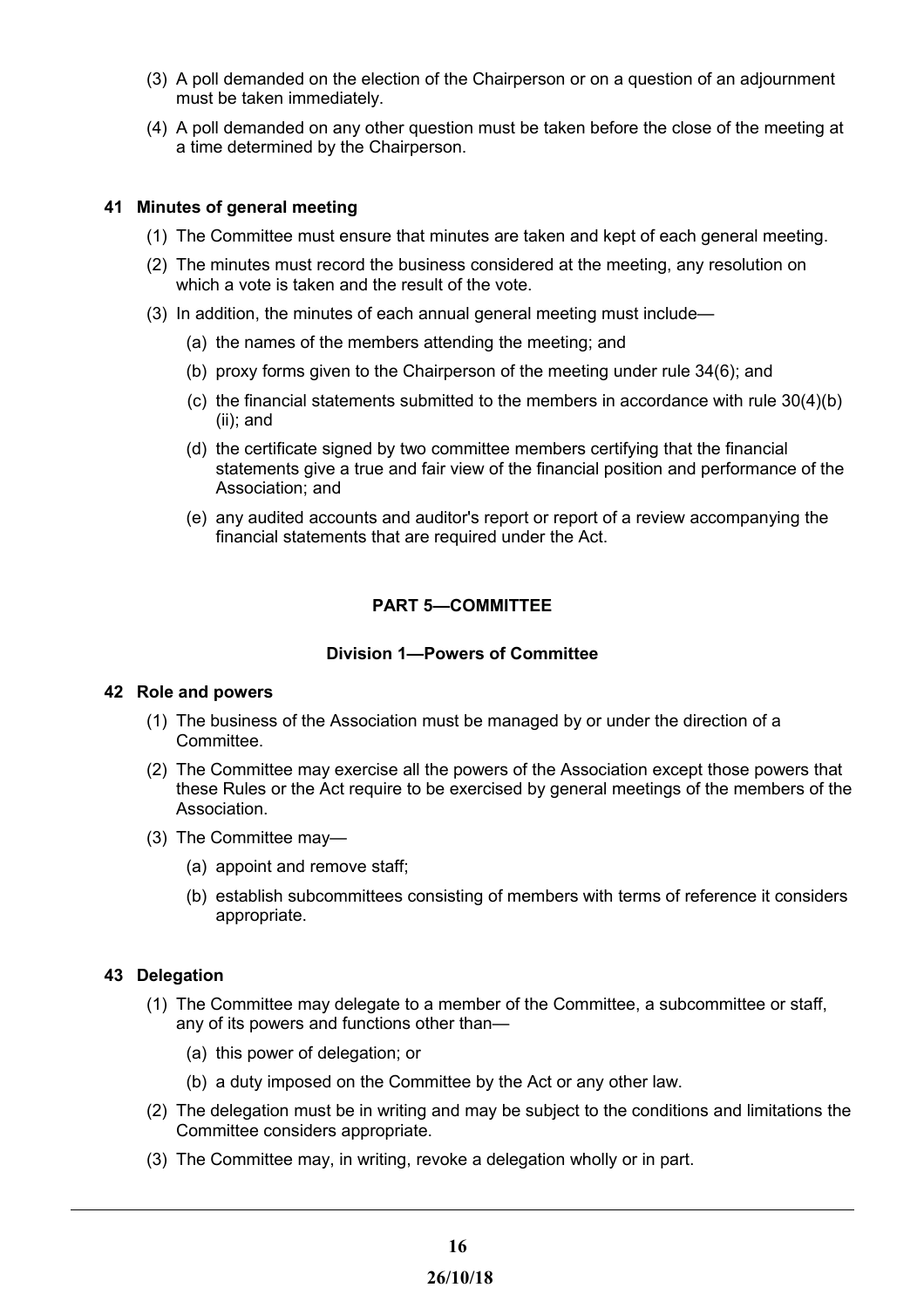# <span id="page-16-3"></span>**Division 2—Composition of Committee and duties of members**

## <span id="page-16-2"></span>**44 Composition of Committee**

The Committee consists of—

- (a) a President; and
- (b) a Vice-President; and
- (c) a Secretary; and
- (d) a Treasurer; and
- (e) ordinary members (if any) elected under rule 53.

## <span id="page-16-1"></span>**45 General Duties**

- (1) As soon as practicable after being elected or appointed to the Committee, each committee member must become familiar with these Rules and the Act.
- (2) The Committee is collectively responsible for ensuring that the Association complies with the Act and that individual members of the Committee comply with these Rules.
- (3) Committee members must exercise their powers and discharge their duties with reasonable care and diligence.
- (4) Committee members must exercise their powers and discharge their duties—
	- (a) in good faith in the best interests of the Association; and
	- (b) for a proper purpose.
- (5) Committee members and former committee members must not make improper use of—
	- (a) their position; or
	- (b) information acquired by virtue of holding their position—

so as to gain an advantage for themselves or any other person or to cause detriment to the Association.

#### **Note**

See also Division 3 of Part 6 of the Act which sets out the general duties of the office holders of an incorporated association.

(6) In addition to any duties imposed by these Rules, a committee member must perform any other duties imposed from time to time by resolution at a general meeting.

# <span id="page-16-0"></span>**46 President and Vice-President**

- (1) Subject to subrule (2), the President or, in the President's absence, the Vice-President is the Chairperson for any general meetings and for any committee meetings.
- (2) If the President and the Vice-President are both absent, or are unable to preside, the Chairperson of the meeting must be—
	- (a) in the case of a general meeting—a member elected by the other members present; or
	- (b) in the case of a committee meeting—a committee member elected by the other committee members present.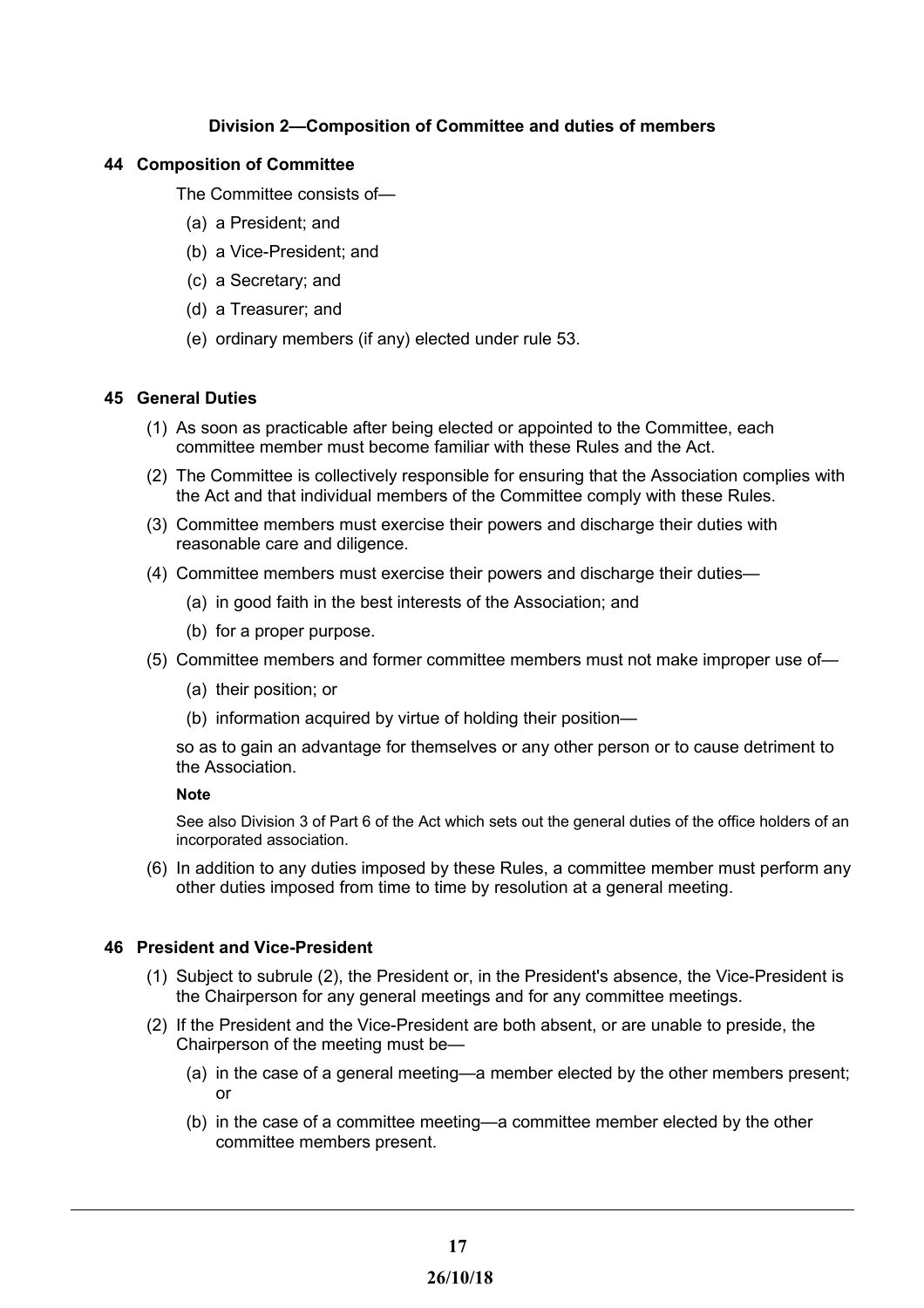# <span id="page-17-3"></span>**47 Secretary**

(1) The Secretary must perform any duty or function required under the Act to be performed by the secretary of an incorporated association.

#### **Example**

Under the Act, the secretary of an incorporated association is responsible for lodging documents of the association with the Registrar.

- (2) The Secretary must—
	- (a) maintain the register of members in accordance with rule 18; and
	- (b) keep custody of the common seal (if any) of the Association and, except for the financial records referred to in rule 70(3), all books, documents and securities of the Association in accordance with rules 72 and 75; and
	- (c) subject to the Act and these Rules, provide members with access to the register of members, the minutes of general meetings and other books and documents; and
	- (d) perform any other duty or function imposed on the Secretary by these Rules.
- (3) The Secretary must give to the Registrar notice of his or her appointment within 14 days after the appointment.

# <span id="page-17-2"></span> **48 Treasurer**

- (1) The Treasurer must—
	- (a) receive all moneys paid to or received by the Association and issue receipts for those moneys in the name of the Association; and
	- (b) ensure that all moneys received are paid into the account of the Association within 5 working days after receipt; and
	- (c) make any payments authorised by the Committee or by a general meeting of the Association from the Association's funds; and
	- (d) ensure cheques are signed by at least 2 committee members.
- (2) The Treasurer must—
	- (a) ensure that the financial records of the Association are kept in accordance with the Act; and
	- (b) coordinate the preparation of the financial statements of the Association and their certification by the Committee prior to their submission to the annual general meeting of the Association.
- (3) The Treasurer must ensure that at least one other committee member has access to the accounts and financial records of the Association.

# <span id="page-17-1"></span>**Division 3—Election of Committee members and tenure of office**

# <span id="page-17-0"></span>**49 Who is eligible to be a Committee member**

A member is eligible to be elected or appointed as a committee member if the member—

- (a) is 18 years or over; and
- (b) is entitled to vote at a general meeting.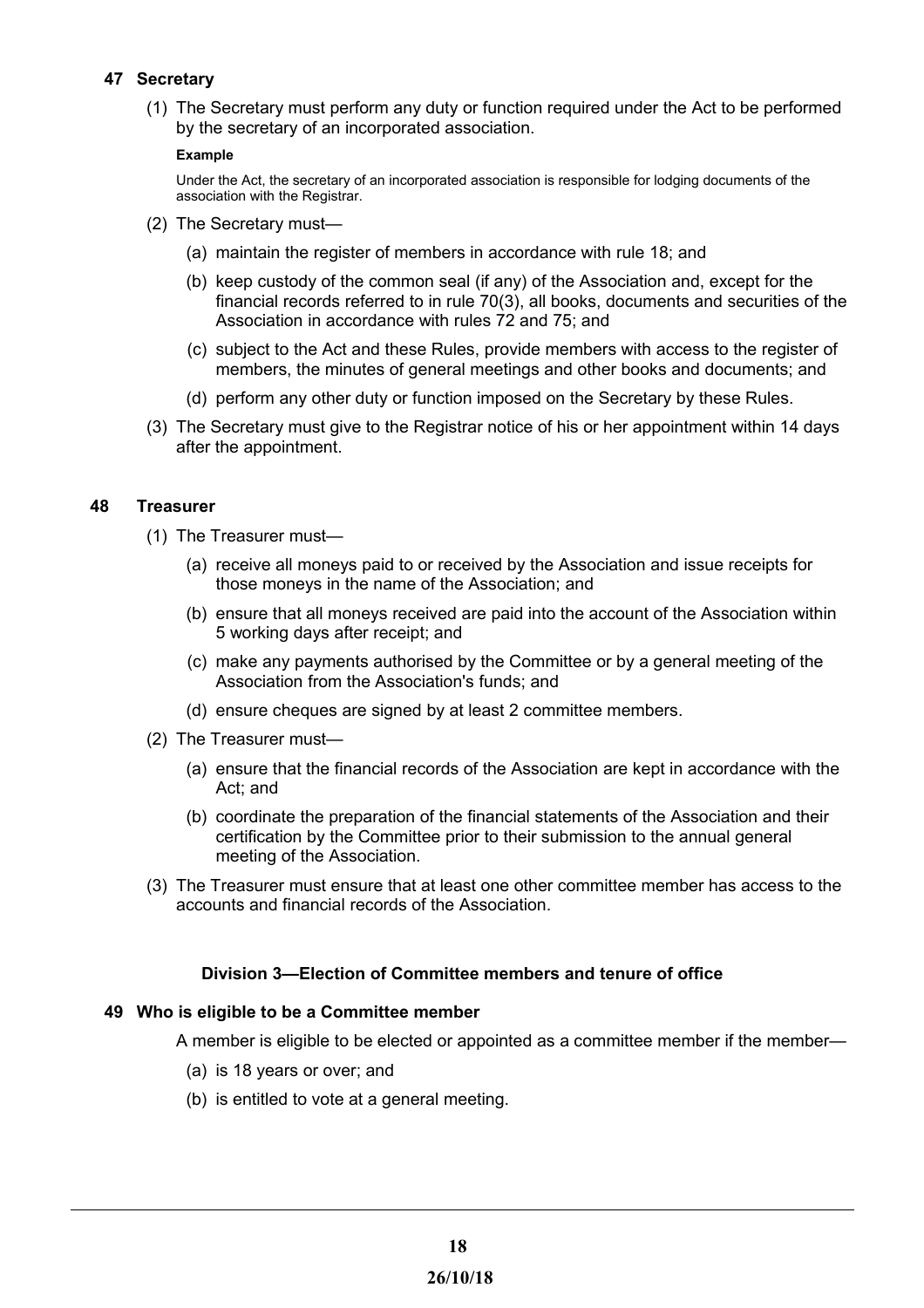# <span id="page-18-3"></span>**50 Positions to be declared vacant**

- (1) This rule applies to—
	- (a) the first annual general meeting of the Association after its incorporation; or
	- (b) any subsequent annual general meeting of the Association, after the annual report and financial statements of the Association have been received.
- (2) The Chairperson of the meeting must declare all positions on the Committee vacant and hold elections for those positions in accordance with rules 51 to 54.

## <span id="page-18-2"></span> **51 Nominations**

- (1) Prior to the election of each position, the Chairperson of the meeting must call for nominations to fill that position.
- (2) An eligible member of the Association may—
	- (a) nominate himself or herself; or
	- (b) with the member's consent, be nominated by another member.
- (3) A member who is nominated for a position and fails to be elected to that position may be nominated for any other position for which an election is yet to be held.

## <span id="page-18-1"></span>**52 Election of President etc.**

- (1) At the annual general meeting, separate elections must be held for each of the following positions—
	- (a) President;
	- (b) Vice-President;
	- (c) Secretary;
	- (d) Treasurer.
- (2) If only one member is nominated for the position, the Chairperson of the meeting must declare the member elected to the position.
- (3) If more than one member is nominated, a ballot must be held in accordance with rule 54.
- (4) On his or her election, the new President may take over as Chairperson of the meeting.

#### <span id="page-18-0"></span>**53 Election of ordinary members**

- (1) The annual general meeting must by resolution decide the number of ordinary members of the Committee (if any) it wishes to hold office for the next year.
- (2) A single election may be held to fill all of those positions.
- (3) If the number of members nominated for the position of ordinary committee member is less than or equal to the number to be elected, the Chairperson of the meeting must declare each of those members to be elected to the position.
- (4) If the number of members nominated exceeds the number to be elected, a ballot must be held in accordance with rule 54.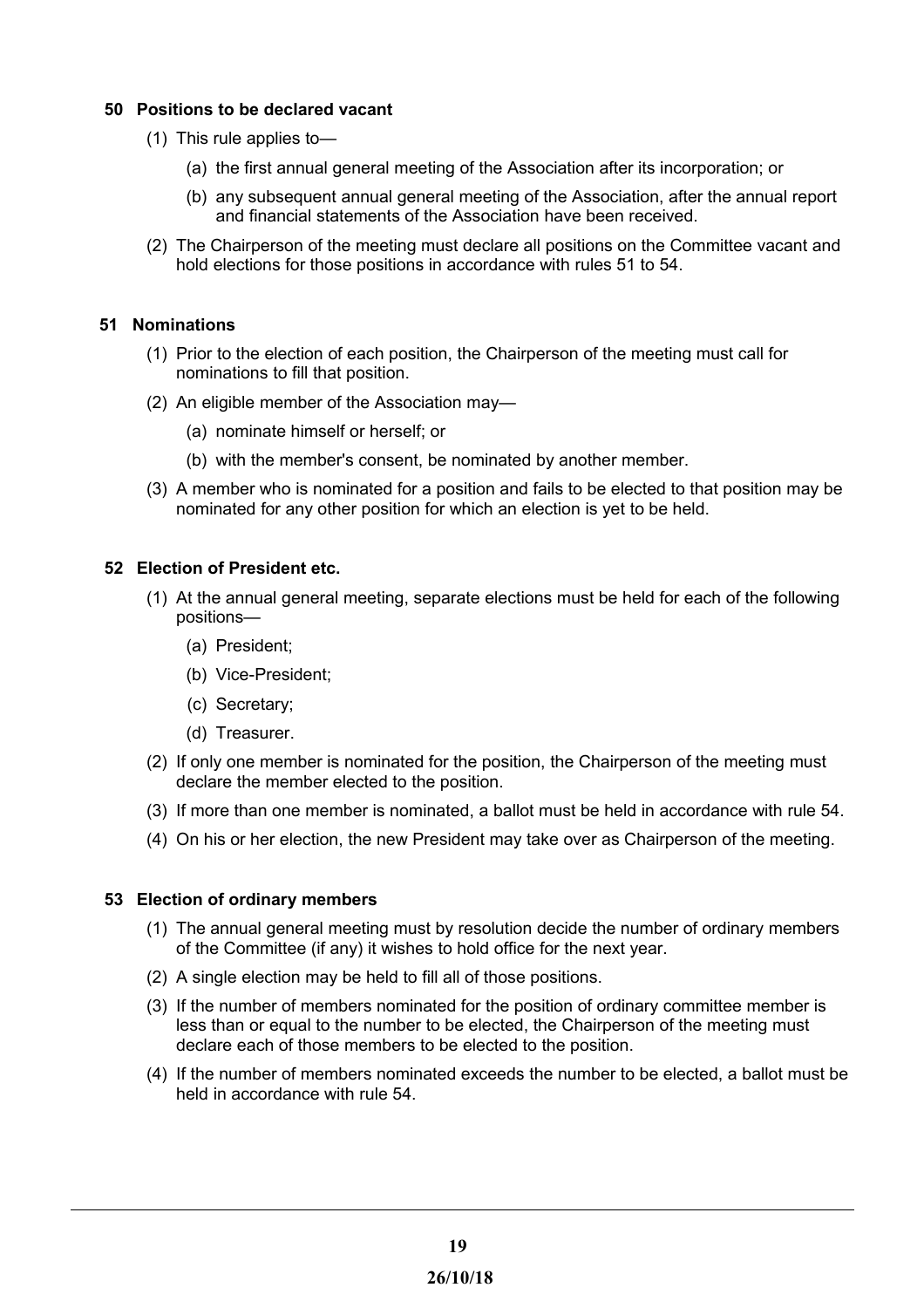# <span id="page-19-1"></span>**54 Ballot**

- (1) If a ballot is required for the election for a position, the Chairperson of the meeting must appoint a member to act as returning officer to conduct the ballot.
- (2) The returning officer must not be a member nominated for the position.
- (3) Before the ballot is taken, each candidate may make a short speech in support of his or her election.
- (4) The election must be by secret ballot.
- (5) The returning officer must give a blank piece of paper to—
	- (a) each member present in person; and
	- (b) each proxy appointed by a member.

## **Example**

If a member has been appointed the proxy of 5 other members, the member must be given 6 ballot papers—one for the member and one each for the other members.

- (6) If the ballot is for a single position, the voter must write on the ballot paper the name of the candidate for whom they wish to vote.
- (7) If the ballot is for more than one position—
	- (a) the voter must write on the ballot paper the name of each candidate for whom they wish to vote;
	- (b) the voter must not write the names of more candidates than the number to be elected.
- (8) Ballot papers that do not comply with subrule (7)(b) are not to be counted.
- (9) Each ballot paper on which the name of a candidate has been written counts as one vote for that candidate.
- (10) The returning officer must declare elected the candidate or, in the case of an election for more than one position, the candidates who received the most votes.
- (11) If the returning officer is unable to declare the result of an election under subrule (10) because 2 or more candidates received the same number of votes, the returning officer must—
	- (a) conduct a further election for the position in accordance with subrules (4) to (10) to decide which of those candidates is to be elected; or
	- (b) with the agreement of those candidates, decide by lot which of them is to be elected.

#### **Examples**

The choice of candidate may be decided by the toss of a coin, drawing straws or drawing a name out of a hat.

# <span id="page-19-0"></span>**55 Term of office**

- (1) Subject to subrule (3) and rule 56, a committee member holds office until the positions of the Committee are declared vacant at the next annual general meeting.
- (2) A committee member may be re-elected.
- (3) A general meeting of the Association may—
	- (a) by special resolution remove a committee member from office; and
	- (b) elect an eligible member of the Association to fill the vacant position in accordance with this Division.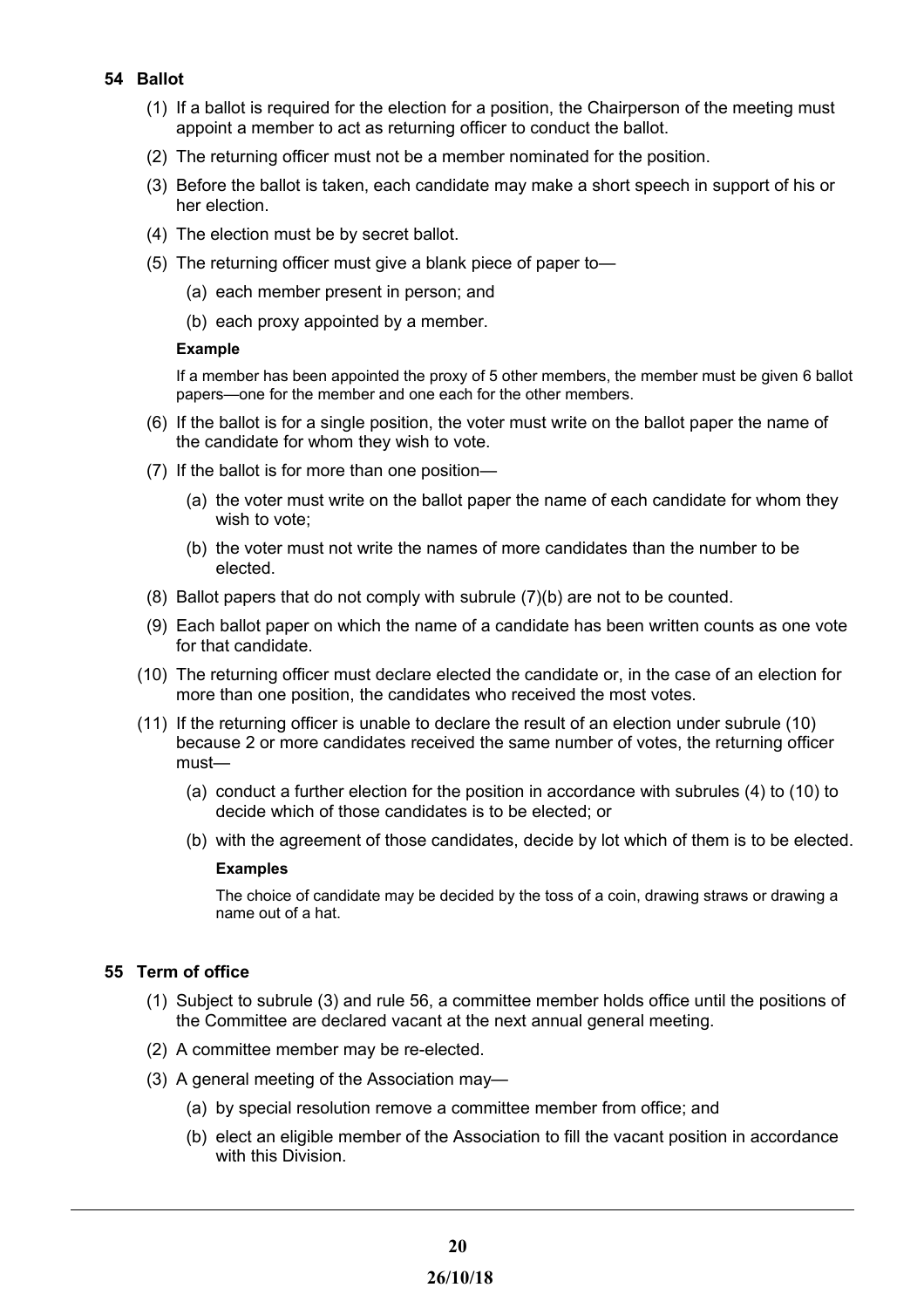- (4) A member who is the subject of a proposed special resolution under subrule (3)(a) may make representations in writing to the Secretary or President of the Association (not exceeding a reasonable length) and may request that the representations be provided to the members of the Association.
- (5) The Secretary or the President may give a copy of the representations to each member of the Association or, if they are not so given, the member may require that they be read out at the meeting at which the special resolution is to be proposed.

# <span id="page-20-3"></span>**56 Vacation of office**

- (1) A committee member may resign from the Committee by written notice addressed to the Committee.
- (2) A person ceases to be a committee member if he or she—
	- (a) ceases to be a member of the Association; or
	- (b) fails to attend 3 consecutive committee meetings (other than special or urgent committee meetings) without leave of absence under rule 67; or
	- (c) otherwise ceases to be a committee member by operation of section 78 of the Act.

#### **Note**

A Committee member may not hold the office of secretary if they do not reside in Australia.

## <span id="page-20-2"></span>**57 Filling casual vacancies**

- (1) The Committee may appoint an eligible member of the Association to fill a position on the Committee that—
	- (a) has become vacant under rule 56; or
	- (b) was not filled by election at the last annual general meeting.
- (2) If the position of Secretary becomes vacant, the Committee must appoint a member to the position within 14 days after the vacancy arises.
- (3) Rule 55 applies to any committee member appointed by the Committee under subrule (1) or (2).
- (4) The Committee may continue to act despite any vacancy in its membership.

# <span id="page-20-1"></span>**Division 4—Meetings of Committee**

#### <span id="page-20-0"></span>**58 Meetings of Committee**

- (1) The Committee must meet at least 4 times in each year at the dates, times and places determined by the Committee.
- (2) The date, time and place of the first committee meeting must be determined by the members of the Committee as soon as practicable after the annual general meeting of the Association at which the members of the Committee were elected.
- (3) Special committee meetings may be convened by the President or by any 4 members of the Committee.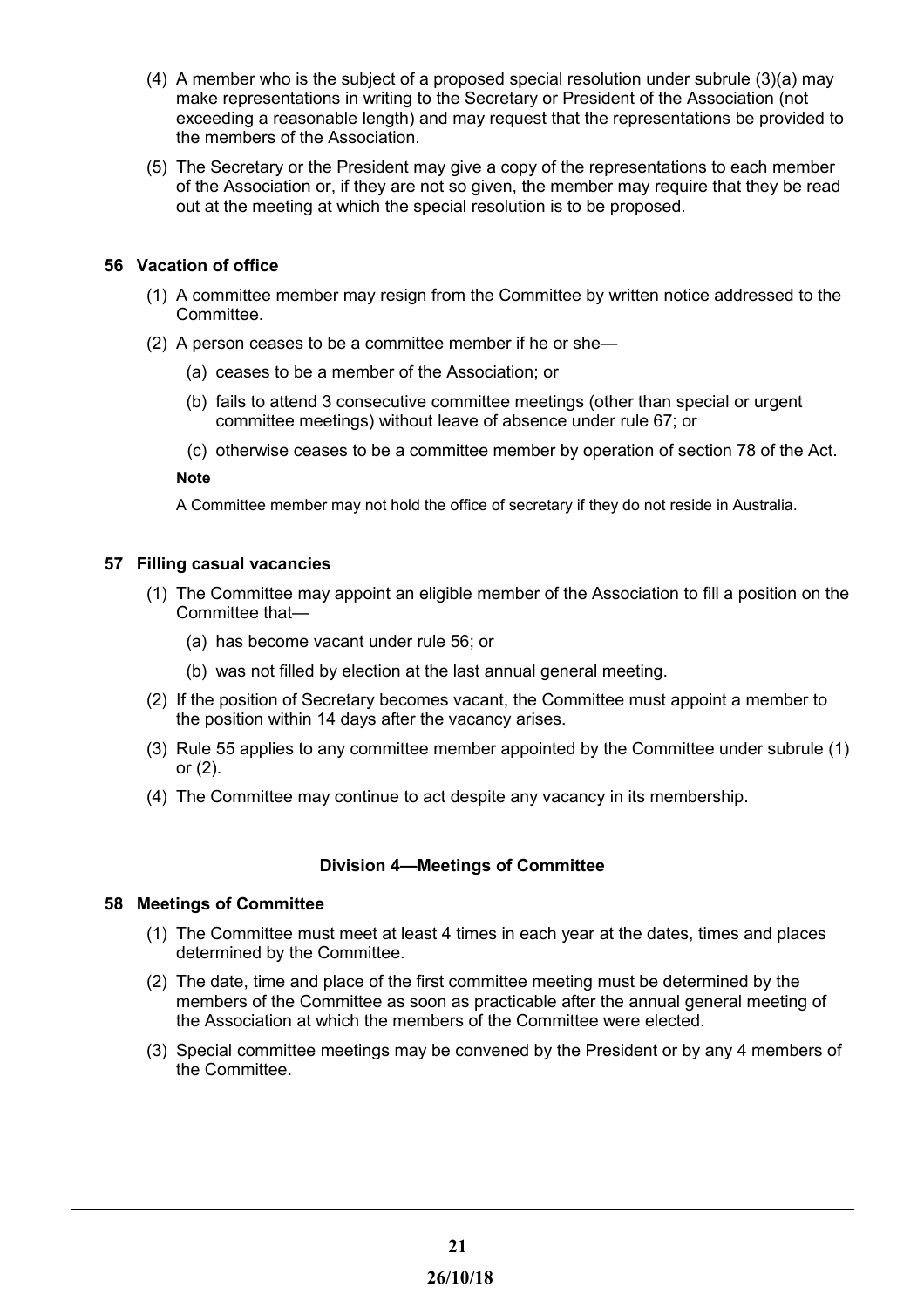# <span id="page-21-4"></span> **59 Notice of meetings**

- (1) Notice of each committee meeting must be given to each committee member no later than 7 days before the date of the meeting.
- (2) Notice may be given of more than one committee meeting at the same time.
- (3) The notice must state the date, time and place of the meeting.
- (4) If a special committee meeting is convened, the notice must include the general nature of the business to be conducted.
- (5) The only business that may be conducted at the meeting is the business for which the meeting is convened.

# <span id="page-21-3"></span> **60 Urgent meetings**

- (1) In cases of urgency, a meeting can be held without notice being given in accordance with rule 59 provided that as much notice as practicable is given to each committee member by the quickest means practicable.
- (2) Any resolution made at the meeting must be passed by an absolute majority of the Committee.
- (3) The only business that may be conducted at an urgent meeting is the business for which the meeting is convened.

## <span id="page-21-2"></span>**61 Procedure and order of business**

- (1) The procedure to be followed at a meeting of a Committee must be determined from time to time by the Committee.
- (2) The order of business may be determined by the members present at the meeting.

#### <span id="page-21-1"></span>**62 Use of technology**

- (1) A committee member who is not physically present at a committee meeting may participate in the meeting by the use of technology that allows that committee member and the committee members present at the meeting to clearly and simultaneously communicate with each other.
- (2) For the purposes of this Part, a committee member participating in a committee meeting as permitted under subrule (1) is taken to be present at the meeting and, if the member votes at the meeting, is taken to have voted in person.

#### <span id="page-21-0"></span>**63 Quorum**

- (1) No business may be conducted at a Committee meeting unless a quorum is present.
- (2) The quorum for a committee meeting is the presence (in person or as allowed under rule 62) of a majority of the committee members holding office.
- (3) If a quorum is not present within 30 minutes after the notified commencement time of a committee meeting—
	- (a) in the case of a special meeting—the meeting lapses;
	- (b) in any other case—the meeting must be adjourned to a date no later than 14 days after the adjournment and notice of the time, date and place to which the meeting is adjourned must be given in accordance with rule 59.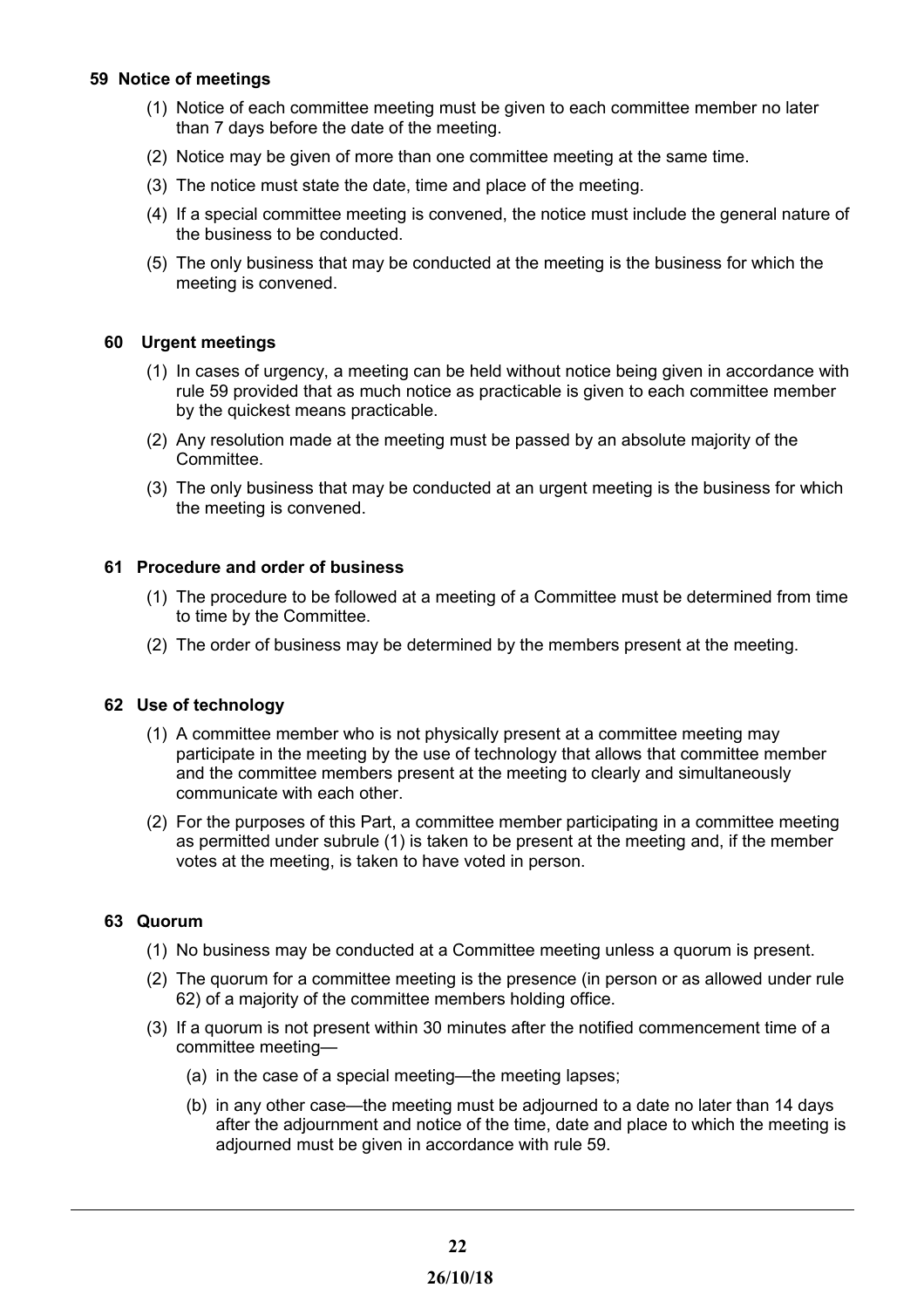# <span id="page-22-4"></span>**64 Voting**

- (1) On any question arising at a committee meeting, each committee member present at the meeting has one vote.
- (2) A motion is carried if a majority of committee members present at the meeting vote in favour of the motion.
- (3) Subrule (2) does not apply to any motion or question which is required by these Rules to be passed by an absolute majority of the Committee.
- (4) If votes are divided equally on a question, the Chairperson of the meeting has a second or casting vote.
- (5) Voting by proxy is not permitted.

# <span id="page-22-3"></span> **65 Conflict of interest**

- (1) A committee member who has a material personal interest in a matter being considered at a committee meeting must disclose the nature and extent of that interest to the Committee.
- (2) The member—
	- (a) must not be present while the matter is being considered at the meeting; and
	- (b) must not vote on the matter.

#### **Note**

Under section 81(3) of the Act, if there are insufficient committee members to form a quorum because a member who has a material personal interest is disqualified from voting on a matter, a general meeting may be called to deal with the matter.

- (3) This rule does not apply to a material personal interest—
	- (a) that exists only because the member belongs to a class of persons for whose benefit the Association is established; or
	- (b) that the member has in common with all, or a substantial proportion of, the members of the Association.

#### <span id="page-22-2"></span>**66 Minutes of meeting**

- (1) The Committee must ensure that minutes are taken and kept of each committee meeting.
- (2) The minutes must record the following—
	- (a) the names of the members in attendance at the meeting;
	- (b) the business considered at the meeting;
	- (c) any resolution on which a vote is taken and the result of the vote;
	- (d) any material personal interest disclosed under rule 65.

# <span id="page-22-1"></span>**67 Leave of absence**

- (1) The Committee may grant a committee member leave of absence from committee meetings for a period not exceeding 3 months.
- <span id="page-22-0"></span>(2) The Committee must not grant leave of absence retrospectively unless it is satisfied that it was not feasible for the committee member to seek the leave in advance.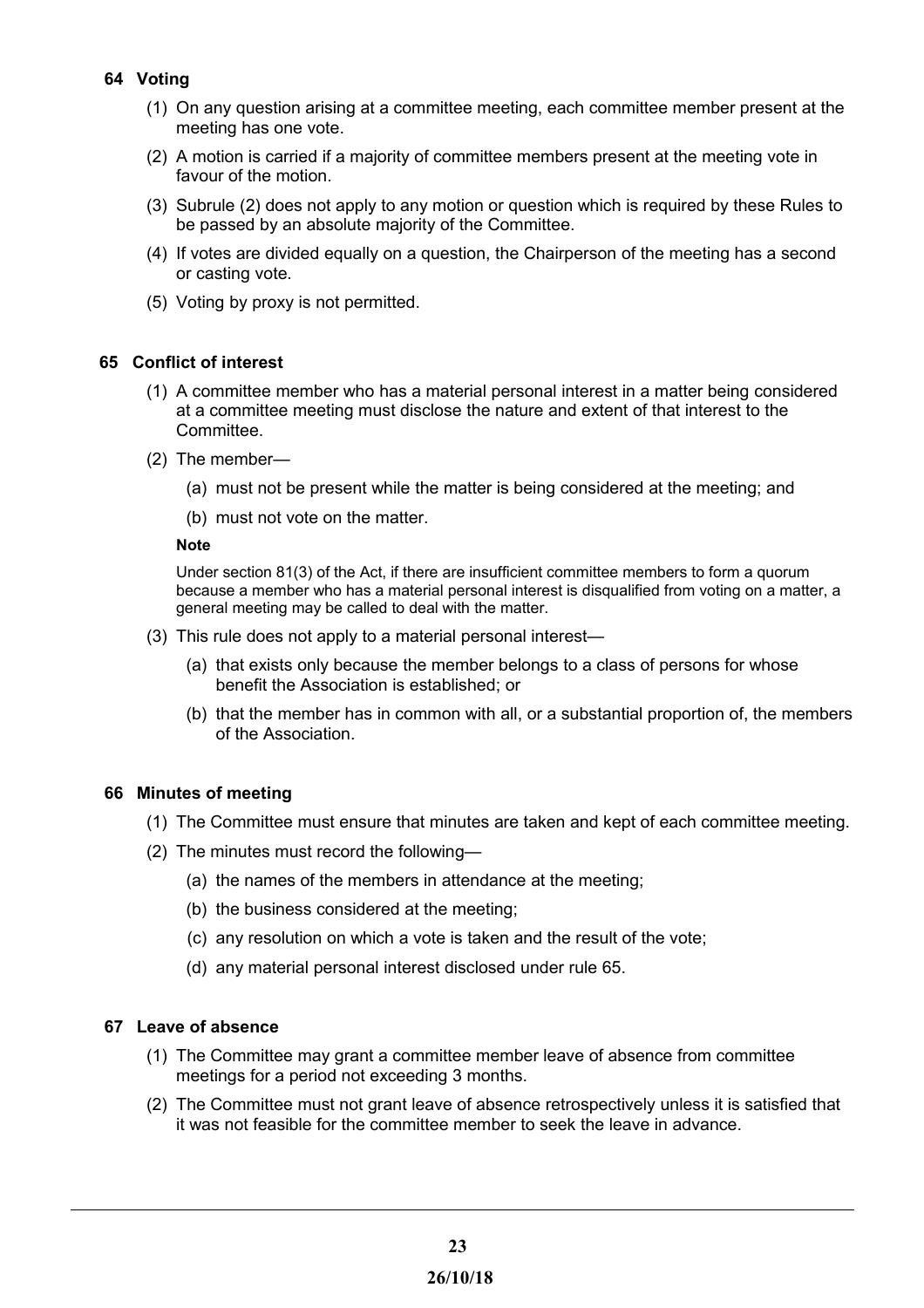# <span id="page-23-3"></span>**68 Source of funds**

The funds of the Association may be derived from joining fees, annual subscriptions, donations, fund-raising activities, grants, interest and any other sources approved by the **Committee.** 

# <span id="page-23-2"></span> **69 Management of funds**

- (1) The Association must open an account with a financial institution from which all expenditure of the Association is made and into which all of the Association's revenue is deposited.
- (2) Subject to any restrictions imposed by a general meeting of the Association, the Committee may approve expenditure on behalf of the Association.
- (3) The Committee may authorise the Treasurer to expend funds on behalf of the Association (including by electronic funds transfer) up to a specified limit without requiring approval from the Committee for each item on which the funds are expended.
- (4) All cheques, drafts, bills of exchange, promissory notes and other negotiable instruments must be signed by 2 committee members.
- (5) All funds of the Association must be deposited into the financial account of the Association no later than 5 working days after receipt.
- (6) With the approval of the Committee, the Treasurer may maintain a cash float provided that all money paid from or paid into the float is accurately recorded at the time of the transaction.

#### <span id="page-23-1"></span>**70 Financial records**

- (1) The Association must keep financial records that—
	- (a) correctly record and explain its transactions, financial position and performance; and
	- (b) enable financial statements to be prepared as required by the Act.
- (2) The Association must retain the financial records for 7 years after the transactions covered by the records are completed.
- (3) The Treasurer must keep in his or her custody, or under his or her control—
	- (a) the financial records for the current financial year; and
	- (b) any other financial records as authorised by the Committee.

# <span id="page-23-0"></span>**71 Financial statements**

- (1) For each financial year, the Committee must ensure that the requirements under the Act relating to the financial statements of the Association are met.
- (2) Without limiting subrule (1), those requirements include—
	- (a) the preparation of the financial statements;
	- (b) if required, the review or auditing of the financial statements;
	- (c) the certification of the financial statements by the Committee;
	- (d) the submission of the financial statements to the annual general meeting of the Association;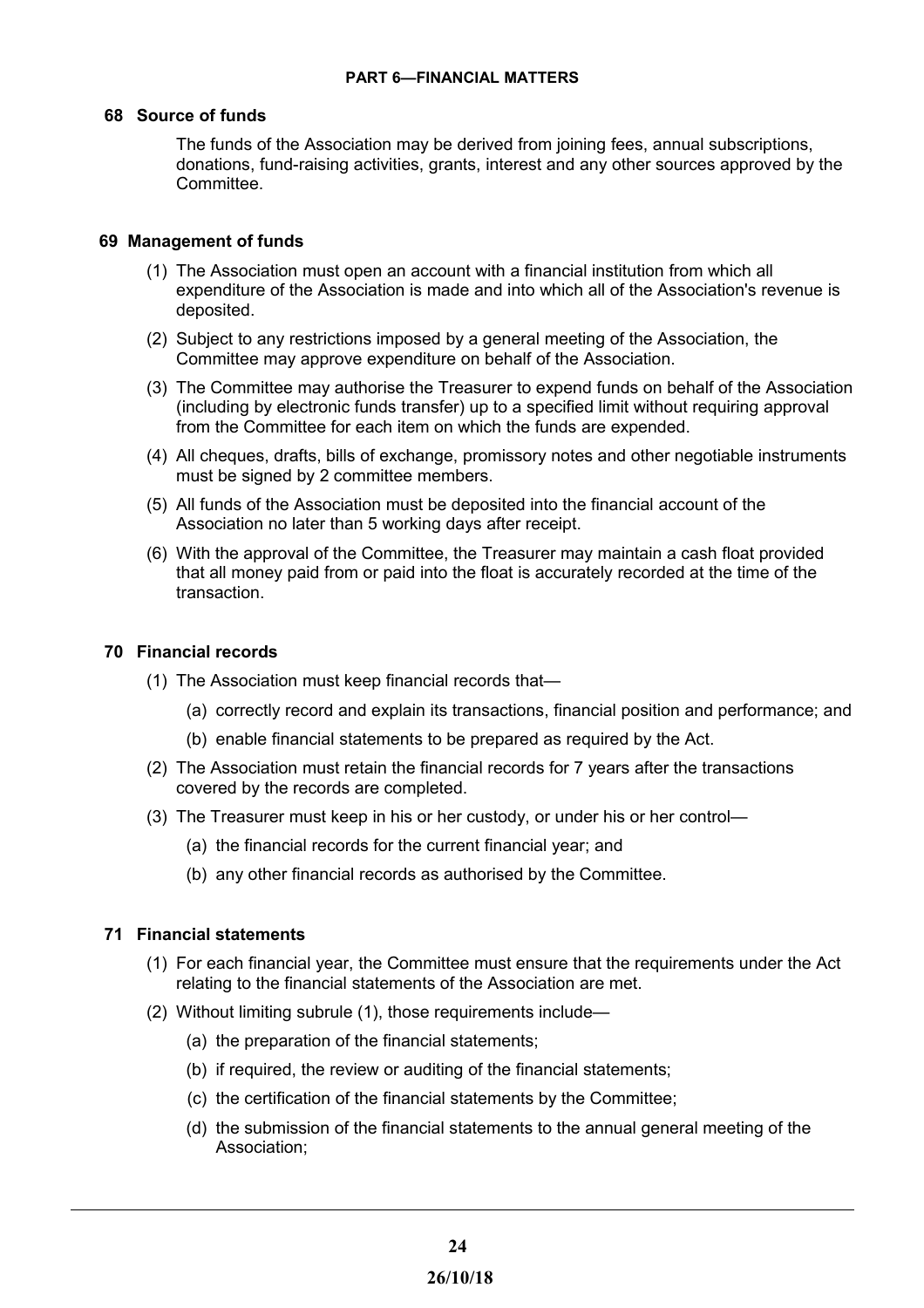(e) the lodgement with the Registrar of the financial statements and accompanying reports, certificates, statements and fee.

## <span id="page-24-4"></span>**PART 7—GENERAL MATTERS**

## <span id="page-24-3"></span>**72 Common seal**

- (1) The Association may have a common seal.
- (2) If the Association has a common seal—
	- (a) the name of the Association must appear in legible characters on the common seal;
	- (b) a document may only be sealed with the common seal by the authority of the Committee and the sealing must be witnessed by the signatures of two committee members;
	- (c) the common seal must be kept in the custody of the Secretary.

# <span id="page-24-2"></span>**73 Registered address**

The registered address of the Association is—

- (a) the address determined from time to time by resolution of the Committee; or
- (b) if the Committee has not determined an address to be the registered address the postal address of the Secretary.

## <span id="page-24-1"></span>**74 Notice requirements**

- (1) Any notice required to be given to a member or a committee member under these Rules may be given—
	- (a) by handing the notice to the member personally; or
	- (b) by sending it by post to the member at the address recorded for the member on the register of members; or
	- (c) by email or facsimile transmission.
- (2) Subrule (1) does not apply to notice given under rule 60.
- (3) Any notice required to be given to the Association or the Committee may be given—
	- (a) by handing the notice to a member of the Committee; or
	- (b) by sending the notice by post to the registered address; or
	- (c) by leaving the notice at the registered address; or
	- (d) if the Committee determines that it is appropriate in the circumstances—
		- (i) by email to the email address of the Association or the Secretary; or
		- (ii) by facsimile transmission to the facsimile number of the Association.

# <span id="page-24-0"></span>**75 Custody and inspection of books and records**

- (1) Members may on request inspect free of charge—
	- (a) the register of members;
	- (b) the minutes of general meetings;